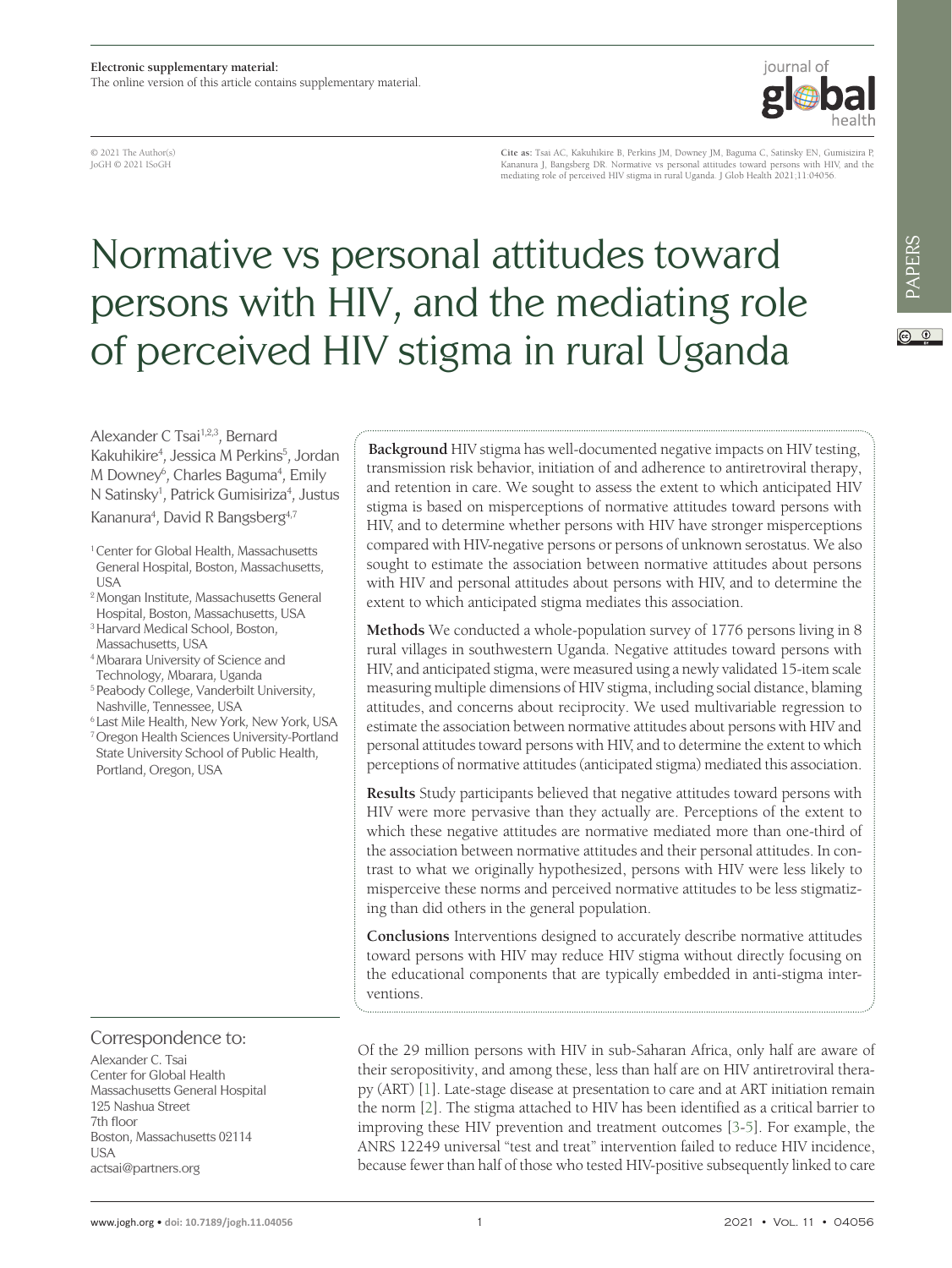PAPERS

A critical dimension of the stigma attached to HIV is perceived or anticipated stigma, which occurs when one expects, based on subjective awareness of prevailing social norms, that persons with HIV will be devalued and discriminated against [\[14](#page-11-11)]. Numerous studies have examined the health and behavioral impacts of perceived or anticipated stigma [[15](#page-11-12)[-22](#page-12-0)]. In general, these adverse effects are expected to operate whether the stigmatized condition is visible (eg, race/ethnicity) or concealable (eg, asymptomatic HIV) [[23,](#page-12-1) [24](#page-12-2)]. Several studies have also examined the health and behavioral impacts of social norms [[25](#page-12-3)[-31](#page-12-4)], but few studies in the literature on HIV stigma have directly connected the two constructs [\[29](#page-12-5), [32,](#page-12-6) [33](#page-12-7)]. In a well-designed US study of persons with concealable stigmatized identities such as mental illness and family health problems, Quinn and Chaudoir [\[17](#page-12-8)] examined how both anticipated stigma and social norms (described in their article as "cultural stigma") were associated with psychological distress. Hargreaves and colleagues [\[34](#page-12-9)] examined HIV-related fears and judgments and perceived stigma, at the community level, in relation to internalized and enacted stigma among people with HIV. They found that internalized and enacted stigma among people with HIV were associated with community-level perceived stigma but not, contrary to what was hypothesized, with community-level fears and judgments. Neither of these studies, however, examined the potentially mediating role of anticipated stigma in explaining the effect of social norms on individual belief. This is an important gap in the literature on HIV stigma because to date the *accuracy* of subjective assessments in the literature on anticipated stigma has not been considered: people may overestimate or underestimate the extent to which others harbor negative attitudes toward persons with HIV or engage in discriminatory behaviors against persons with HIV, and these misperceptions may have important behavioral or psychosocial consequences.

The study in the literature most similar to ours is a study of persons with HIV in which their individual assessments were geographically linked to population-based surveys of randomly selected residents of those same US communities [[32,](#page-12-6) [33\]](#page-12-7). That study–similar in design to Quinn and Chaudoir [\[17\]](#page-12-8) and Hargreaves and colleagues [[34\]](#page-12-9) in its linkage of data between focal study participants (ie, those with the stigmatized condition) and an independent sample of community-dwelling individuals–found that the association between community norms about condom use for HIV prevention and HIV-positive participants' concern with public attitudes was mediated by HIV-positive participants' perceptions of the norm [\[33](#page-12-7)].

#### **Hypotheses**

We aimed to test the following *a priori* hypotheses, formulated on the basis of prior work. First, misperceptions of normative attitudes and behaviors are common [[35-](#page-12-10)[41](#page-12-11)]. Second, persons with stigmatized conditions more frequently anticipate stigma than they are actually subjected to enacted stigma [\[42](#page-12-12), [43](#page-13-0)]. And third, perceptions of normative attitudes likely mediate the relationship between normative attitudes and personal attitudes [\[14](#page-11-11), [44\]](#page-13-1). Therefore, we hypothesized the following:

- H1: People believe negative attitudes toward persons with HIV are more pervasive than they actually are, ie, they misperceive the norm.
- H1a: Persons with HIV have stronger misperceptions (about the pervasiveness of negative attitudes toward persons with HIV) compared with persons in the general population who are either HIV-negative or of unknown serostatus.
- H2: Normative attitudes about persons with HIV (measured at the community level) are associated with personal attitudes about persons with HIV (measured at the individual level), and the estimated association will be mediated by perceptions of the norm.

Thus, the overall objective of our study was to assess the extent to which perceived HIV stigma in rural Uganda is based on misperceptions of normative attitudes toward persons with HIV, and to determine the extent to which persons with HIV have stronger misperceptions compared with HIV-negative persons or persons of unknown serostatus. We also sought to estimate the association between normative attitudes about HIV and about persons with HIV (measured at the community level) and personal attitudes about HIV and about persons with HIV (measured at the individual level), and to determine the extent to which perceived stigma mediates this association.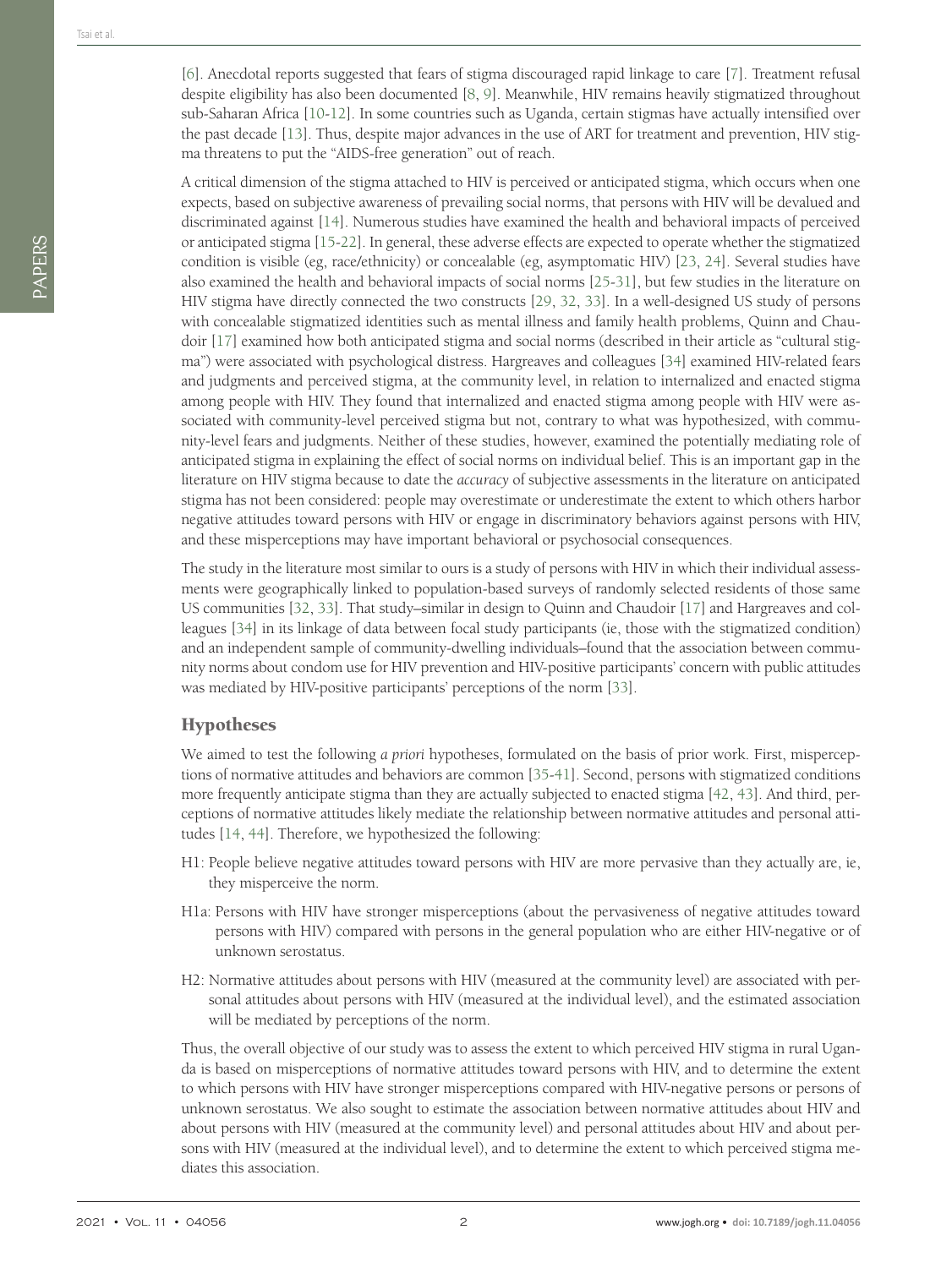# METHODS

## Ethics review

All research assistants received in-depth training on fieldwork and administration of surveys for gathering sensitive information, including instructions on how to temporarily halt the survey if another person came within earshot. They also received two additional training courses from The AIDS Support Organization and a Ugandan counseling psychologist on managing sensitive disclosures by study participants. The survey was framed in general terms as a community survey about the social lives and health of residents of Nyakabare Parish, not as a study about attitudes toward persons with HIV. Each eligible person was approached in the field, typically at their home or place of employment, by a research assistant who spoke the local language (Runyankore). The research assistant described the study in brief and invited their participation. For persons who expressed potential interest, the study was described in detail and their written informed consent to participate was obtained. Study participants who could not write were permitted to indicate consent with a thumbprint.

We solicited feedback on the study design from a community advisory board comprised of eight community leaders (four men and four women), including the district community development officer and an HIV-positive volunteer counselor from a local HIV clinic [\[45-](#page-13-2)[47](#page-13-3)]. We also conducted a series of community sensitization meetings in each of the study villages, during which we provided details about the study design, answered questions, and invited feedback [[48](#page-13-4)]. Ethical approval for all study procedures was obtained from the Mbarara University of Science and Technology and the Partners Human Research Committee. Consistent with national guidelines we also obtained clearance to conduct the study from the Uganda National Council of Science and Technology.

## Study population, design, and data collection

Our study was conducted in Mbarara, Uganda, in the southwestern region of the country. The primary commercial hub, Mbarara Town, was listed in the 2014 census as having a population of 195013 [\[49\]](#page-13-5), but most residents of the district live in outlying rural villages similar to those in Nyakabare Parish, located approximately 20 km from town. Each of the eight villages is represented in the local council system [\[50](#page-13-6)]: Buhingo, Bukuna 1, Bukuna 2, Bushenyi, Nyakabare, Nyamikanja 1, Nyamikanja 2, and Rwembogo. The local economy is largely based on subsistence agriculture, and both food and water insecurity are common [\[51](#page-13-7)-[53\]](#page-13-8).

The sample size for our study was established by the geographical and political boundaries of the study site. Approximately three months prior to survey administration, we conducted a population census within the parish and enumerated all potentially eligible persons identified in 758 households. Of these, 1942 were considered eligible for the survey: adults aged 18 years and older (or emancipated minors aged 16-18 years) who could provide informed consent and who considered Nyakabare to be their primary place of residence. The remaining persons were determined to be ineligible, typically because they were visitors to the parish but considered their primary place of residence to be outside the parish. We excluded non-emancipated minors; persons who could not communicate with research staff, eg, due to deafness, mutism, or aphasia; and persons with psychosis, neurological damage, acute intoxication, or an intelligence quotient less than 70 (all of which were determined in the field by non-clinical research staff in consultation with a supervisor).

Survey questions were written in English, translated into Runyankore, and then back-translated into English to verify the fidelity of the translation. For translation we employed an iterative process involving in-depth consultation and pilot testing with 18 key informants. The survey was then programmed in the Computer Assisted Survey Information Collection (CASIC) Builder<sup>™</sup> software program (West Portal Software Corporation, San Francisco, CA, USA) for data collection in the field by laptop computer.

# Conceptual model

Our analyses were motivated by a conceptual model, derived from published literature, linking prevailing (ie, in the community) negative attitudes toward people with HIV, perceptions of these prevailing attitudes, and individual belief. Drivers of negative attitudes toward persons with HIV vary from setting to setting, but Pryor and colleagues [\[54](#page-13-9)] described two broad classes of motivations: (1) instrumental concerns about what it means to interact with a person with HIV, eg, fear of acquisition through casual contact [\[55](#page-13-10), [56\]](#page-13-11) and the resulting desire for social distance [\[57](#page-13-12)]; and (2) preoccupations with the symbolic meanings of HIV, eg, its association with behaviors perceived to be deviant or immoral [58]. Some drivers are both instrumental and symbolic; for example, in some settings HIV remains symbolically associated with death and premature disability,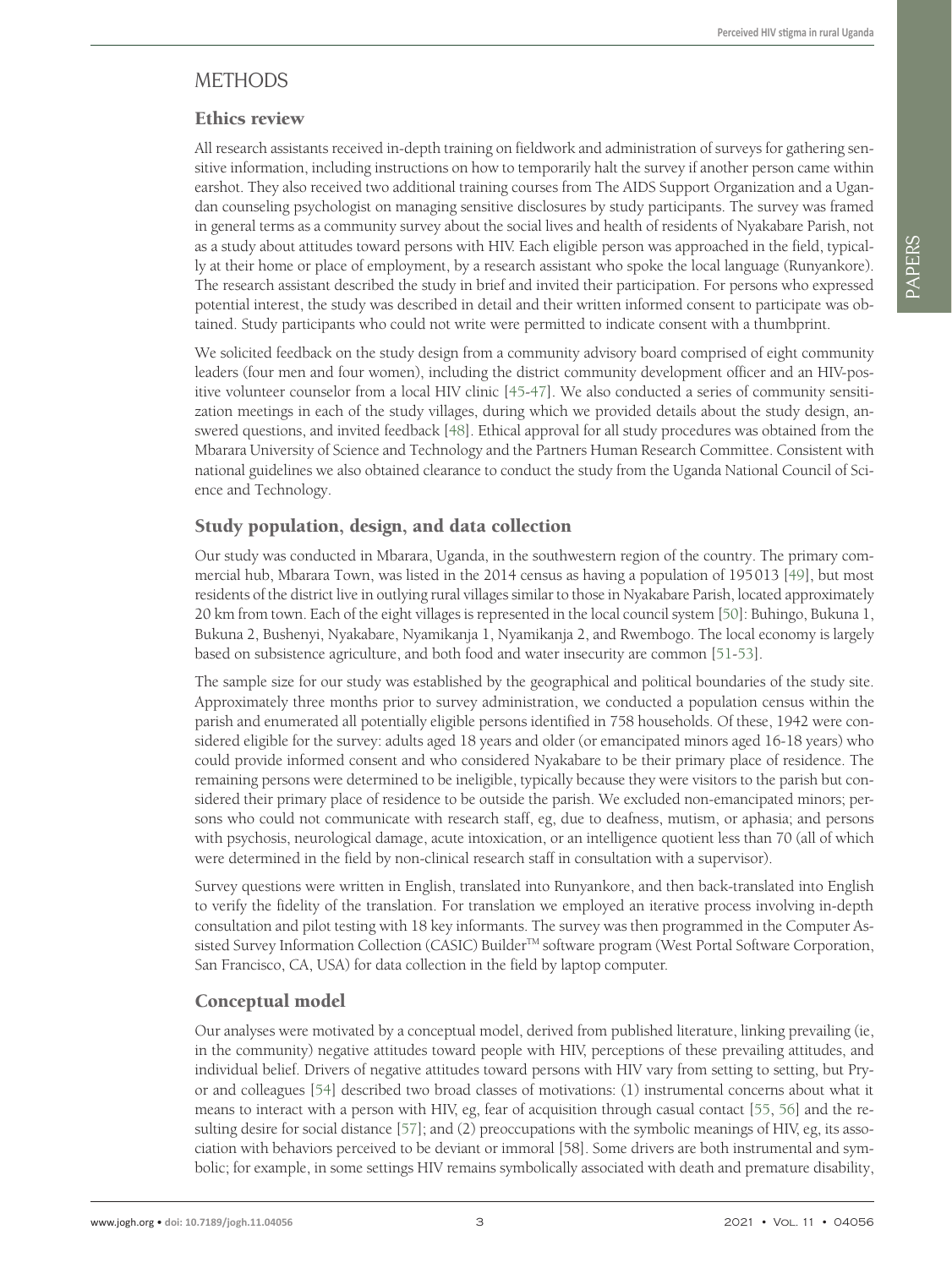and related instrumental concerns prompt the exclusion of persons with HIV from local networks of mutual aid [\[59](#page-13-13)-[61\]](#page-13-14). The disparate nature of these drivers makes it clear that HIV stigma unfolds in a context within which one group exercises power over another [[62](#page-13-15)]. In general, norms and personal beliefs can be focused either on HIV itself ("HIV is a curse from God") or about persons with HIV ("persons with HIV are cursed"). For convenience of exposition, in the remainder of this manuscript we refer to normative and personal attitudes in relation to persons with HIV only. When negative attitudes toward persons with HIV manifest in discriminatory behavior – whether through acts of abuse such as threats or violence, or through acts of exclusion such as restricted job opportunities – enacted stigma is said to occur [\[63\]](#page-13-16). Internalized stigma, sometimes also described as self-stigma [64], results when persons with HIV accept these negative attitudes as valid and ultimately develop self-defacing beliefs about themselves [\[44](#page-13-1)].

The present study focuses on the phenomenon of perceived or anticipated stigma, which occurs when one expects, based on their subjective awareness of prevailing norms, that persons with HIV will be devalued and discriminated against [\[14](#page-11-11)]. In a population where persons with HIV are commonly thought to be promiscuous or where persons with HIV are commonly targeted with violent acts, subjective awareness of these normative attitudes and behaviors may lead one to expect that persons with HIV will be rejected and devalued in such an environment. Accordingly, perceived or anticipated stigma is typically measured by assessing whether the survey respondent is subjectively aware of the extent to which others in the population harbor negative attitudes toward persons with HIV, ie, whether the respondent believes such negative attitudes are normative. For example, in the 12-item stereotype subscale by Sayles and colleagues [\[65\]](#page-13-17), persons with HIV were asked to rate on a five-point Likert scale their agreement with statements such as the following: "People think you can't be a good parent if you have HIV." Perceived stigma scale items also frequently imply expectations of devaluation or negative behaviors based on the stigmatized status, such as those illustrated in Genberg and colleagues [66], eg, "Most people would not buy vegetables from a shopkeeper or food seller that they knew had AIDS."

As these examples of scale items demonstrate, perceived or anticipated stigma can be assessed in diverse samples because subjective awareness of prevailing norms about what constitutes approved or disapproved beliefs or conduct can be measured irrespective of the survey respondent's serostatus [\[67-](#page-13-18)[69\]](#page-13-19). Functionally, these stigma scale items can be understood as eliciting the survey respondent's perceptions about descriptive or injunctive norms. In the classic typology elaborated by Cialdini and colleagues [\[70\]](#page-14-0), descriptive norms refer to majority behaviors in a group (or what is commonly *done*: "Most people would not buy vegetables from a shopkeeper or food seller that they knew had AIDS" [\[66](#page-13-20)]), while injunctive norms refer to majority attitudes in a group (or what is commonly *believed*: "People think you can't be a good parent if you have HIV" [\[65](#page-13-17)]). For persons with HIV, who have the stigmatized attribute in question, subjective awareness of the norm has a *personalized* and negative valence, and is therefore sometimes also referred to as felt stigma [[17](#page-12-8), [63](#page-13-16)], felt normative stigma [[68\]](#page-13-21), or anticipated stigma. When elicited from persons in the general population (presumed to lack the stigmatized attribute in question), this construct is typically referred to as "perceived stigma" [[22,](#page-12-0) [34](#page-12-9)]. However, whether or not one has the stigmatized status in question, measurement of perceived or anticipated stigma proceeds in the same fashion: by eliciting perceptions of normative attitudes and behaviors. For ease of exposition, in the remainder of this manuscript we will refer primarily to the construct of "perceived stigma" and will reserve the term "anticipated stigma" when discussing this construct from the perspective of persons with HIV.

Numerous studies have examined how normative attitudes can exert influence on health behavior and health outcomes [\[25](#page-12-3)[-31\]](#page-12-4). Perceptions of normative attitudes represent a critical mediator between normative attitudes and HIV-related outcomes of interest (**[Figure](#page-4-0) 1**). Namely, for normative attitudes to meaningfully change individual-level behavioral or psychosocial outcomes, the norms must first be perceived [\[14,](#page-11-11) [44](#page-13-1)]. One's own personal attitudes (or behaviors) may then come to mirror the prevailing norms. The outcome may be contingent on one's serostatus. HIV-negative persons or persons of unknown serostatus may adopt the same negative attitudes toward persons with HIV. In contrast, persons with HIV may adopt these negative attitudes as valid and develop internalized stigma.

No studies have invoked the concept of perceived norms in trying to understand the behavioral or psychosocial consequences of anticipated HIV stigma. Scambler and Hopkins [\[63](#page-13-16)] classically distinguished anticipated (felt) stigma from enacted stigma among persons with epilepsy; they noted that felt stigma was more prevalent than the experiences of being subjected to enacted stigma might suggest. Other studies have empirically demonstrated a similar distinction among persons with mental illness: that persons with mental illness anticipate stigma more frequently than they actually experience enacted stigma [\[42,](#page-12-12) [43](#page-13-0)]. Takada and colleagues [\[71](#page-14-1)] showed that negative attitudes toward people with HIV are correlated with the beliefs of others within social networks, while Hargreaves and colleagues [\[34](#page-12-9)] showed that internalized stigma among people with HIV are correlated with perceived stigma reported by others in their communities. The distinction between normative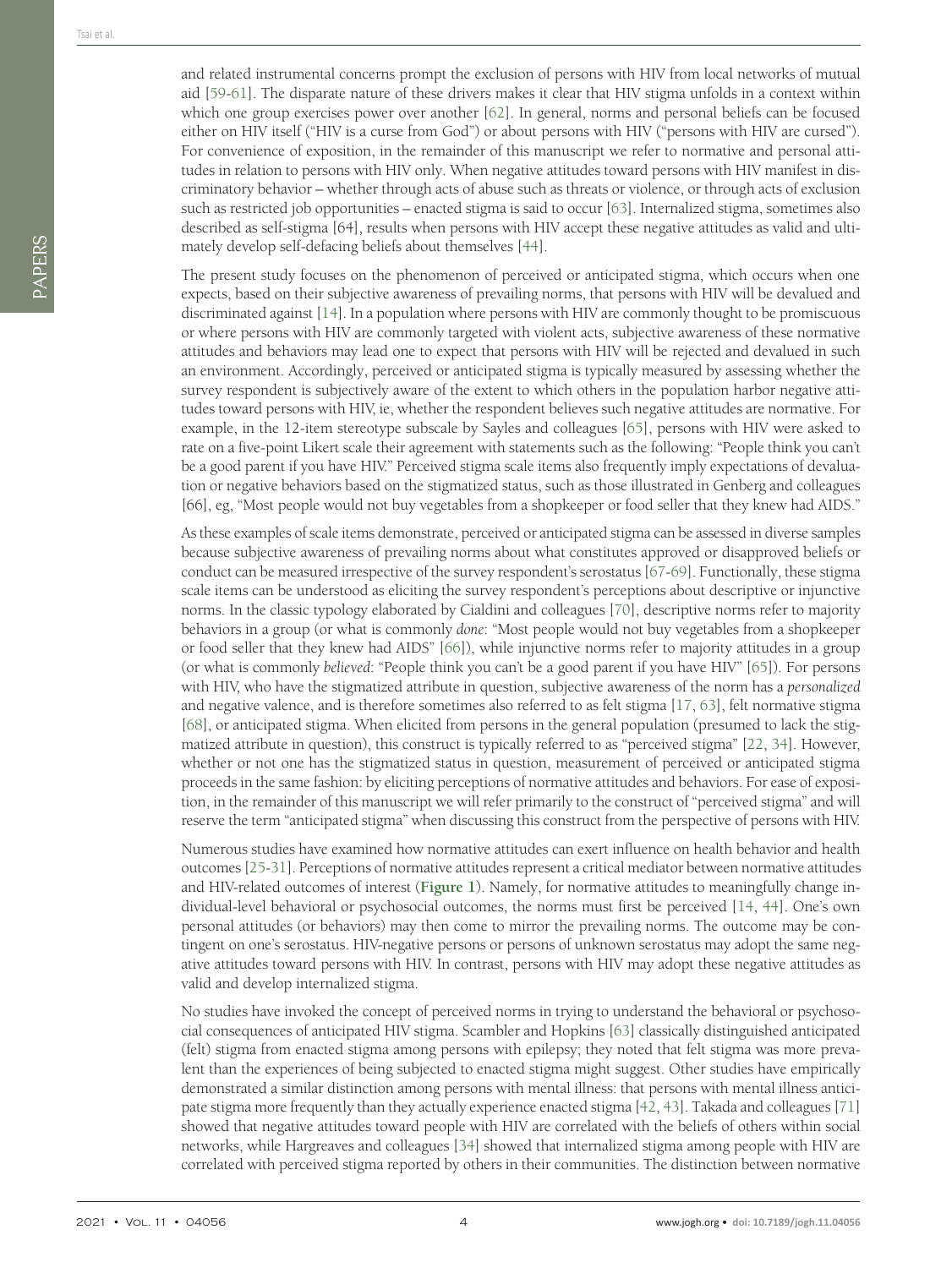<span id="page-4-0"></span>

**Figure 1.** Conceptual model linking normative attitudes, perceived stigma, and individual attitudes, among persons in the general population (**Panel A**) and among persons with HIV (**Panel B**).

attitudes vs perceptions of normative attitudes (perceived stigma), in relation to individual belief, is an important one because perceptions about normative attitudes may not accurately reflect the normative attitudes that prevail in the population. For example, while there is evidence that negative attitudes toward persons with HIV have softened over time, there is also evidence that anticipated stigma has actually increased [\[10,](#page-11-8) [13](#page-11-10), [72](#page-14-2)].

Misperceived norms have been most consistently documented in the setting of hazardous alcohol use among young adults in high-income countries [[35-](#page-12-10)[37](#page-12-13)]. Students generally view themselves as drinking less, and being less approving of alcohol use, compared with their peers [\[38](#page-12-14), [39\]](#page-12-15). These misperceptions have important implications for health behavior: students who perceive, contrary to fact, alcohol use as being highly prevalent, and attitudes toward drinking as being highly permissive, are more likely to use alcohol themselves [\[37](#page-12-13), [40](#page-12-16), [41](#page-12-11)]. Similar findings have been documented with regard to other health risk behaviors (eg, tobacco use [\[73](#page-14-3)], heavy alcohol use [[74\]](#page-14-4), HIV transmission risk behavior [\[30](#page-12-17), [75\]](#page-14-5), perpetration of intimate partner violence [\[76\]](#page-14-6)) as well as health behaviors (eg, HIV testing [\[29](#page-12-5), [77](#page-14-7)], violence prevention [\[78](#page-14-8)]): people who believe that these behaviors are less normative than they actually are may be less likely to engage in these behaviors themselves. Conversely, people who believe that these behaviors are normative are more likely to engage in these behaviors. Derived from this literature is a class of interventions that attempts to reduce health risk behaviors (or enhance health behaviors) by disseminating information about the true prevalence of such behaviors among peers or about the true extent to which peers hold permissive attitudes toward such behaviors [\[79](#page-14-9)-[81\]](#page-14-10). A similar class of interventions has been used to curb inappropriate prescribing behavior among clinicians [\[82](#page-14-11)]. In the same way, interventions to help people understand their misperceptions about the extent to which others hold negative attitudes toward persons with HIV may provide new opportunities to reduce HIV stigma.

#### Primary outcomes

We administered a series of 15 questions to all study participants regardless of serostatus (Table S1 in the **Online [Supplementary](#page-11-13) Document**). These questions were derived from several different sources. Five items on social distancing were derived from Joint United Nations Programme on HIV/AIDS [[83\]](#page-14-12) and Steward and colleagues [\[68](#page-13-21)]. Five items related to guilt and blame were taken from Genberg and colleagues [\[66](#page-13-20)], Kalichman and colleagues [\[84\]](#page-14-13), and Maughan-Brown [[85\]](#page-14-14). Finally, drawing on a previously published concep-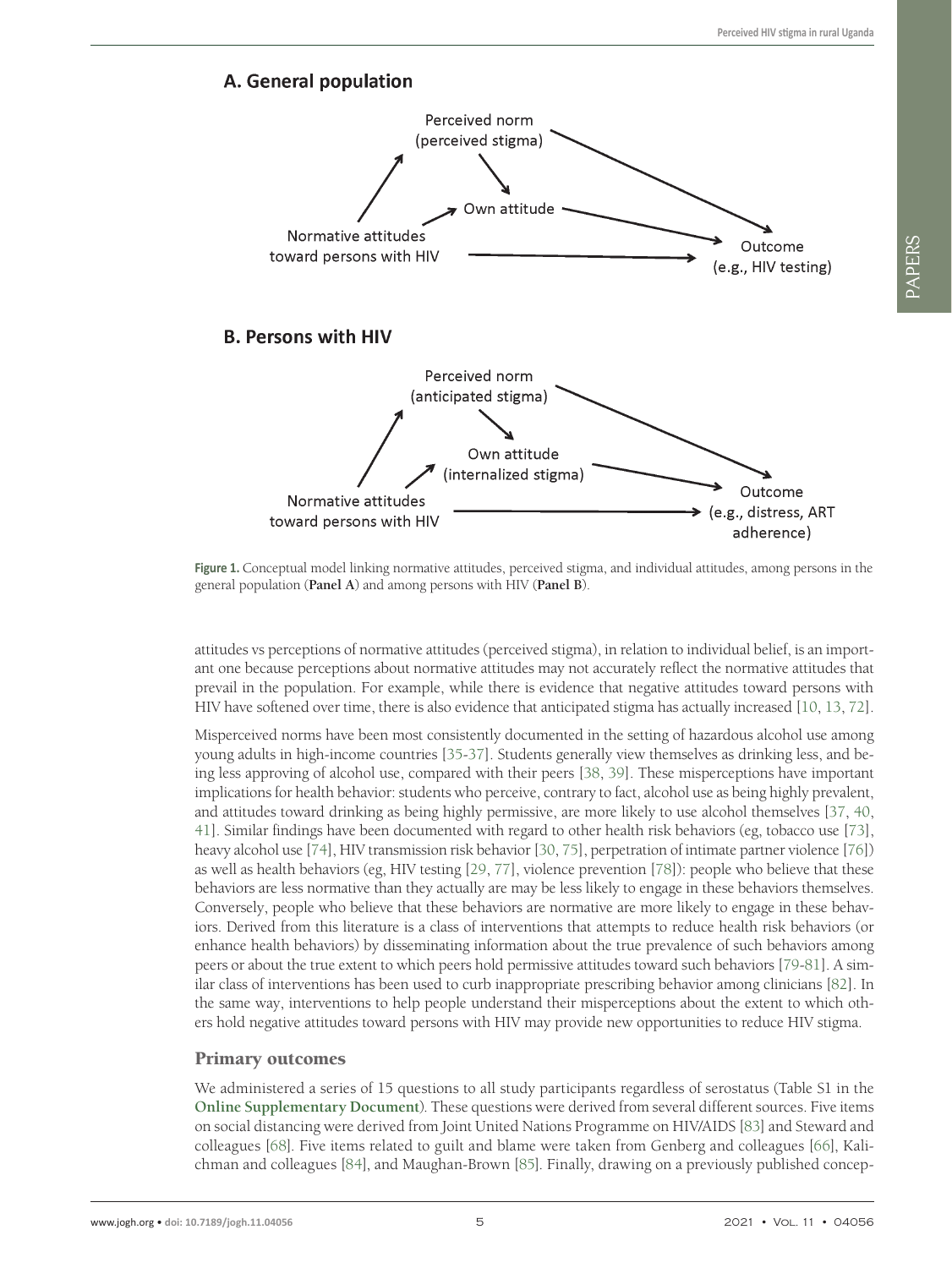- 1. *Personal attitudes (individual level).* To elicit personal attitudes toward persons with HIV, we asked study participants to indicate whether they agreed or disagreed with each statement ("In your personal opinion, do you agree or disagree with the following statement?"). Persons with HIV who express agreement with these stigmatizing beliefs (eg, "HIV-positive persons are of lower worth compared to HIV-negative persons") may be conceptualized as having internalized the stigma of HIV [86].
- 2. *Normative attitudes (village level).* To measure the extent to which these negative attitudes toward persons with HIV were actually normative at the village level, we calculated the proportion of study participants in each village who agreed with each statement.

Next, we administered a parallel set of these 15 items to measure a third construct, at the individual level:

3. *Perceptions of normative attitudes (individual level).* To measure perceptions about whether these attitudes were normative in the village (perceived stigma), we administered a parallel set of these 15 items. However, instead of being asked about their personal beliefs, study participants were instead asked about the beliefs of others: "How many adults who stay in your village, not including yourself, would agree with the following statement?" Responses were scored on a four-point Likert-type scale: "All or almost all; for example, at least 90% of people in my village"; "More than half of people in my village"; "Fewer than half of people in my village"; and "Very few, or no one; for example, less than 10% of people in my village." Our use of parallel-worded scale items to measure two similar stigma constructs at the individual level–one at the level of individual belief and one at the level of beliefs attributed to others in the community–is most similar to the study by Visser and colleagues [\[67\]](#page-13-18), in which parallel scales were administered to measure "personal stigma" (negative attitudes toward persons with HIV) and "attributed stigma" (anticipated stigma). In a similar fashion, Steward and colleagues [\[68](#page-13-21)] used parallel scales to measure internalized stigma and "felt normative stigma" (anticipated stigma), while Stangl and colleagues [\[69](#page-13-19)] used parallel scales to measure internalized, enacted, and perceived stigma.

### Other covariates

The survey instrument contained a number of questions eliciting basic socio-demographic characteristics, including sex, age, educational attainment, and marital status. To measure total wealth, we asked participants a series of 19 questions about household assets and housing characteristics (eg, number of plots of land owned, whether a household member owns a radio, whether their home has a cement floor, etc.). Then, following the method proposed by Filmer and Pritchett [\[87](#page-14-15)], we applied principal components analysis to these variables. The first principal component was retained and used to define the wealth index [[88\]](#page-14-16). The wealth index was specified as a continuous variable, with higher values indicating greater asset wealth. Finally, we asked study participants to report their HIV serostatus, with the following response options: HIV-positive, HIV-negative, unknown, or refused. Given that it is rare for persons to identify as HIV-positive when they are actually seronegative [\[89](#page-14-17)], study participants were categorized as having "unknown" serostatus if they indicated on the survey that they were HIV negative, did not know their serostatus, or refused to answer.

## Statistical analysis

All analyses were conducted with Stata software (version 14, StataCorp LP, College Station, TX, USA). First we calculated the proportion of study participants who indicated agreement with each of the 15 items. Then we assessed the extent to which study participants perceived these negative attitudes to be normative. Their perceptions of the normative attitude were then compared against the actual prevalence of these attitudes (measured at the village level) to determine the extent of their misperceptions. For example, if a study participant lived in a village where only five percent of study participants agreed that "HIV-positive persons are of lower worth compared to HIV-negative persons" but that study participant selected "more than half" when asked to estimate how many other persons in the village would agree with that statement, then s/ he was categorized as having misperceived the norm (ie, because the degree of perceived stigma exceeded the actual village-level prevalence of negative attitudes toward persons with HIV). Analyses were stratified by self-reported HIV serostatus so that we could assess the extent to which misperceptions were stronger among persons with HIV compared with the rest of the community.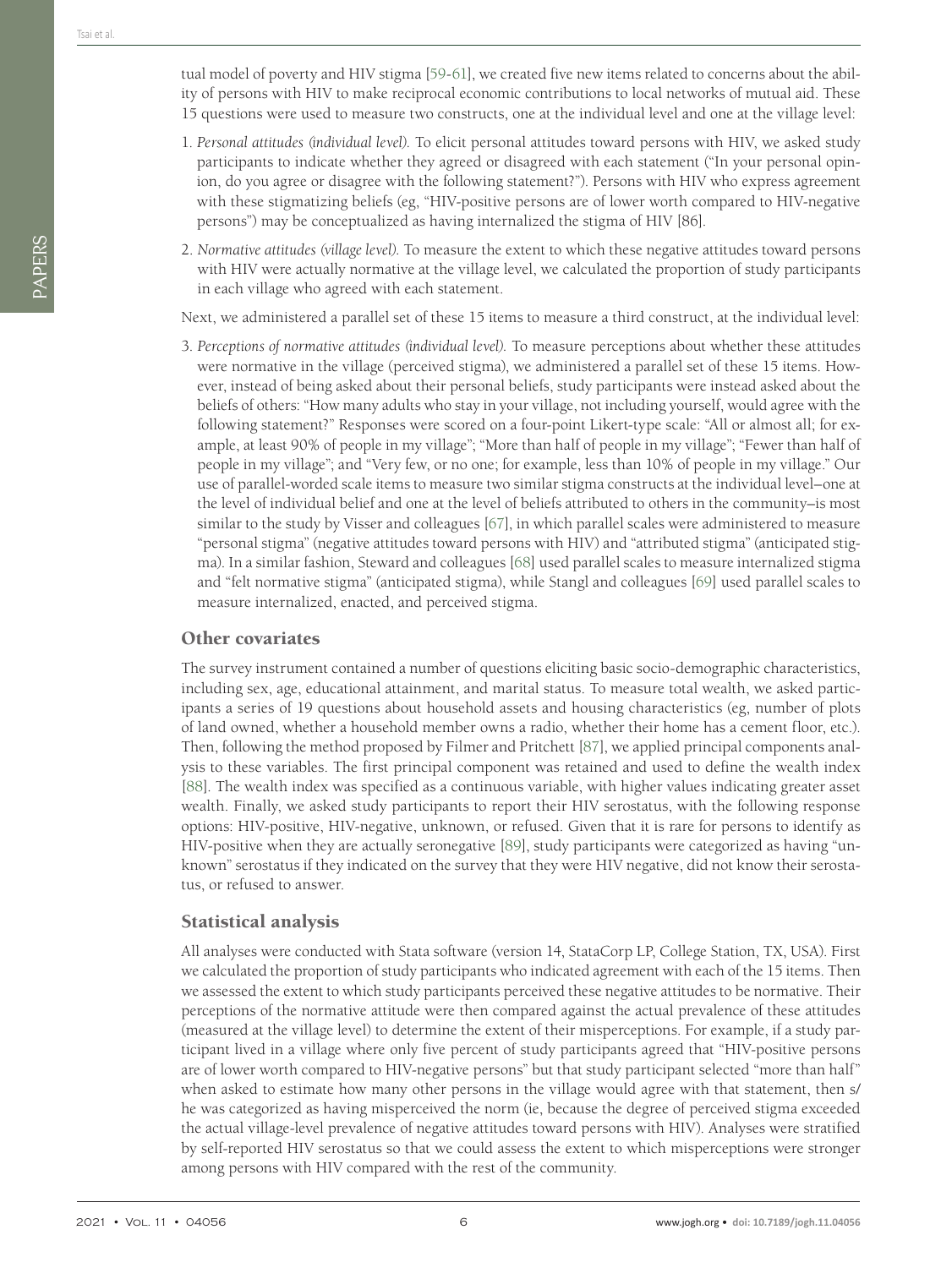We first investigated the factor structure and reliability of the 15-item scale measuring negative attitudes toward persons with HIV. We performed exploratory factor analysis on the scale items, using principal-factors extraction and oblique promax rotation. Because there are no sufficient criteria that can be used in isolation to determine the number of candidate factors for retention, we used three criteria. First, we examined the pattern of factor eigenvalues [\[90,](#page-14-18) [91\]](#page-14-19). Second, we graphed the eigenvalues in decreasing order to visually inspect the scree [[92](#page-14-20)]. Third, we examined the loadings of the individual items on the different factors [\[93\]](#page-14-21). Cronbach's alpha was used to assess the internal consistency of the identified factors. We examined item-test correlations, and then re-calculated the Cronbach's alpha after sequentially deleting each of the items in turn.

After establishing the presence of a single, dominant factor (described in the results below), we generated omnibus measures (across all 15 items) of the intensity of negative attitudes toward persons with HIV, normative attitudes, and perceptions of normative attitudes by following Kling [\[94](#page-14-22)] in defining a summary index for each of the three constructs as the equally weighted average of the *z*-scores of its 15 components. While the actual values of the indices carry no meaning, their signs are oriented so that higher values denote greater intensity of negative attitudes toward persons with HIV or perceptions of more stigmatizing norms. Thus, instead of conducting 45 different  $\chi^2$  tests to compare HIV-positive participants vs participants of unknown serostatus on their negative attitudes toward persons with HIV, exposure to normative attitudes, and their perceptions of normative attitudes, we could simply conduct three *t*-tests of the omnibus measures.

We used the omnibus measures in a multivariable regression analysis, following the procedures described by Imai and colleagues [\[95\]](#page-14-23) and Imai and colleagues [[96\]](#page-14-23), to estimate the association between normative attitudes about persons with HIV (measured at the community level) and personal attitudes toward persons with HIV (measured at the individual level), and to determine the extent to which perceptions of normative attitudes (perceived stigma, also measured at the individual level) mediated this association. The parametric algorithm described in Imai and colleagues [\[95\]](#page-14-24) computes two quantities of interest: the average causal mediation effect, which is the average change in personal attitudes toward persons with HIV corresponding to a change in perceived stigma under less vs more exposure to normative attitudes about persons with HIV; and the average direct effect, which is the average of all other causal mechanisms linking normative attitudes to personal attitudes. All of the omnibus measures were on the continuous scale, so we used standard linear regression models. The linear regression models adjusted for several socio-demographic and behavioral covariates as potential confounders, including sex, age, educational attainment, marital status, self-reported HIV seropositivity, and household asset wealth [\[67,](#page-13-18) [86,](#page-14-25) [97](#page-14-26)]. Cluster-correlated robust estimates of variance were used to account for clustering of study participants within villages [\[98-](#page-14-27)[100\]](#page-15-0).

The mediation analysis is contingent on causal assumptions holding for the total effect. Importantly, the mediation analysis assumes sequential ignorability, which requires that: (a) exposure to normative attitudes is statistically independent of potential outcomes and potential mediators; and (b) given exposure to normative attitudes and confounders, perceived stigma is also ignorable. The sequential ignorability assumption is likely untenable. Even if we had conducted a two-step randomized design in which exposure to both normative attitudes *and* perceived stigma were randomly assigned, such a design would still be unable to establish sequential ignorability [\[101,](#page-15-1) [102](#page-15-2)]. Therefore, we conducted a sensitivity analysis to investigate the extent to which our mediation findings were robust to violations of the sequential ignorability assumption. Imai and colleagues [\[96](#page-14-23)] showed that violations of the sequential ignorability assumption lead to correlation between the error terms of the mediator model and the outcome model; thus we can calculate how high this correlation needs to be in order for the average causal mediation effect to be equal to zero. Similarly, we can use the sensitivity analysis to show how strong the omitted confounder must be (in terms of explaining remaining variance in both the mediator and the outcome) in order for the average causal mediation effect to be equal to zero.

In order to explore unmeasured confounding of the exposure-outcome relationship, we used the sensitivity analysis described in Oster [\[103](#page-15-3)]. The procedure assumes a value for the maximum R-squared associated with the regression model and then calculates a value for the relative degree of selection on unobserved vs observed variables (referred to as the "delta") that would generate a regression coefficient equal to zero. For example, a delta equal to one would suggest that selection on observed variables is as at least as important as selection on unobserved variables; alternatively, a delta equal to two would suggest that selection on unobserved variables would need to be twice as important as selection on observed variables to generate a regression coefficient equal to zero. We followed Oster [\[103\]](#page-15-3) in selecting a maximum R-squared value of 1.3 multiplied by the R-squared value that we obtained in the multivariable regression model with all covariates included, as this is the level of robustness that would be consistent with findings from randomized controlled trials.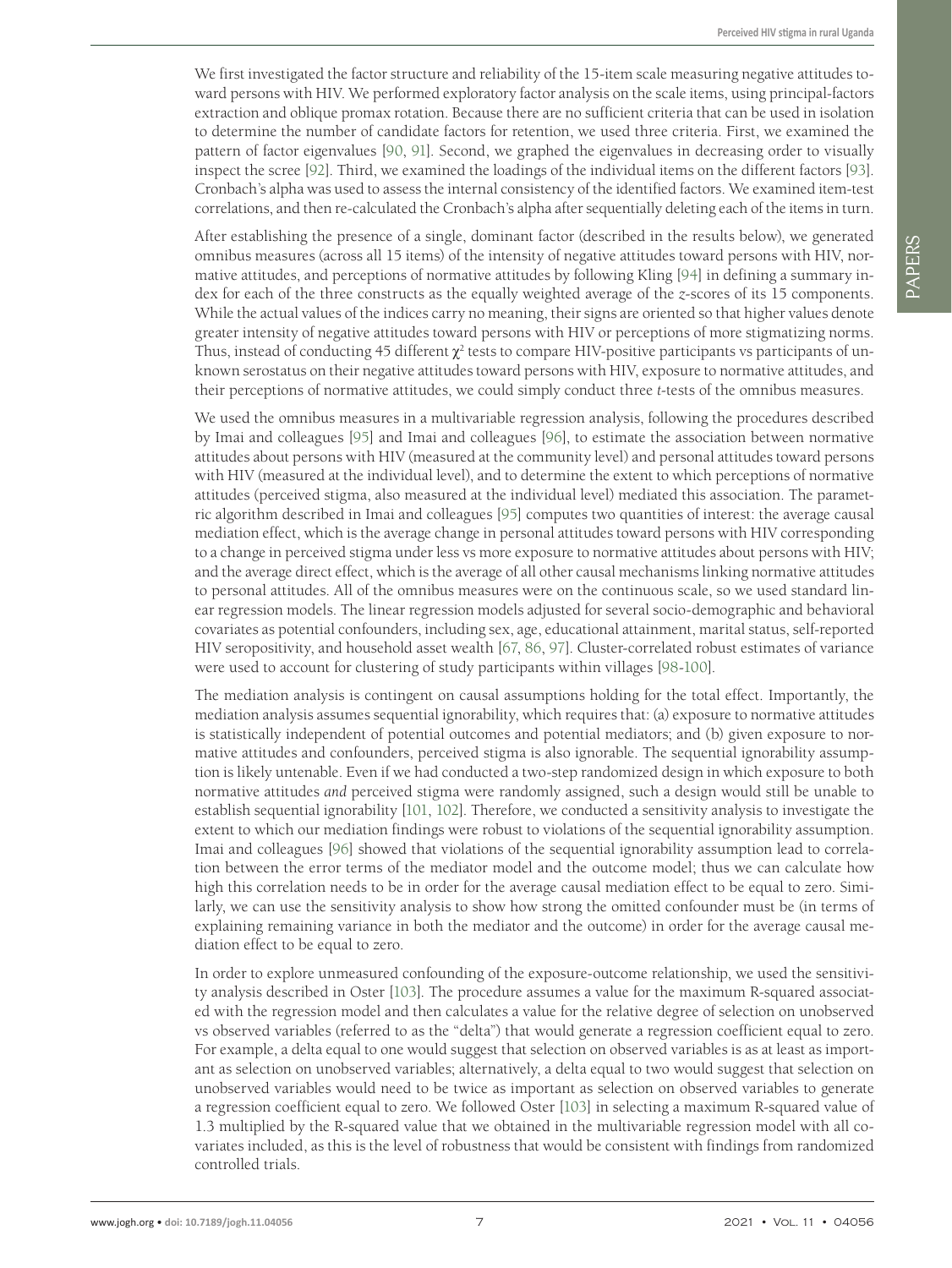## RESULTS

From June 2014-May 2015, we approached 1942 eligible persons for participation in the survey. Of these, 1776 (92%) consented to participate and were successfully interviewed. The number of participants per village ranged from 151 to 273. Characteristics of the sample are provided in **[Table](#page-7-0) 1**. There were slightly more wom-

<span id="page-7-0"></span>Table 1. Characteristics of the sample (N=1776)

|                                | N    | <b>PROPORTION</b> |  |  |
|--------------------------------|------|-------------------|--|--|
| Women                          | 978  | 0.55              |  |  |
| HIV-positive                   | 156  | 0.09              |  |  |
| Age (years):                   |      |                   |  |  |
| 18-25                          | 479  | 0.27              |  |  |
| 26-35                          | 449  | 0.26              |  |  |
| 36-45                          | 310  | 0.18              |  |  |
| 46-55                          | 248  | 0.14              |  |  |
| > 55                           | 257  | 0.15              |  |  |
| <b>Educational attainment:</b> |      |                   |  |  |
| None                           | 269  | 0.15              |  |  |
| Some primary (P1-P6)           | 512  | 0.29              |  |  |
| Completed primary (P7-P8)      | 394  | 0.22              |  |  |
| Greater than primary           | 598  | 0.34              |  |  |
| Marital status:                |      |                   |  |  |
| Married, cohabitating          | 1036 | 0.58              |  |  |
| Separated, divorced, widowed   | 318  | 0.18              |  |  |
| Single, never married          | 417  | 0.24              |  |  |
| Household asset wealth:        |      |                   |  |  |
| Poorest (1st quintile)         | 351  | 0.20              |  |  |
| Poorer                         | 351  | 0.20              |  |  |
| Middle                         | 346  | 0.20              |  |  |
| Less poor                      | 349  | 0.20              |  |  |
| Least poor (5th quintile)      | 332  | 0.19              |  |  |
| Village of residence:          |      |                   |  |  |
| Buhingo                        | 273  | 0.15              |  |  |
| Bushenyi                       | 254  | 0.14              |  |  |
| Nyamikanja I                   | 232  | 0.13              |  |  |
| Bukuna II                      | 217  | 0.12              |  |  |
| Nyakabare                      | 151  | 0.09              |  |  |
| Bukuna I                       | 259  | 0.15              |  |  |
| Rwembogo                       | 150  | 0.08              |  |  |
| Nyamikanja II                  | 237  | 0.13              |  |  |

en than men in the parish, with more than one-half of the population aged 35 years or younger. Most participants had completed no more than primary school. The prevalence of self-reported HIV seropositivity was 8.8 percent.

Among participants who reported their serostatus as HIV-negative or unknown, the prevalence of negative attitudes toward persons with HIV ranged from 2-52 percent, depending on the specific item (**[Table](#page-7-1) 2**). In general, fewer participants endorsed the social distancing items compared with the items about social and economic worth. A smaller proportion of HIV-positive study participants, compared with participants who were HIV negative or of unknown serostatus, endorsed the items. On several items, very few to no HIV-positive participants endorsed the item; for example, no HIV-positive participants reported that they were unwilling to care for an HIV-positive relative, while only two HIV-positive participants reported that they were unwilling to buy food from an HIV-positive shopkeeper. In terms of perceptions of normative attitudes (perceived stigma), 23-46 percent of participants believed that most other people in their villages harbored these beliefs. On most, but not all, items, a smaller proportion of HIV-positive study participants, compared with participants who were HIV negative or of unknown serostatus, endorsed the item. Because there were no survey items on which the prevalence of agreement exceeded 50 percent, the data on perceptions of normative attitudes strongly suggest that a substantial percentage of study participants overestimated the extent to which negative attitudes toward persons with HIV were actually normative in their villages (**[Table](#page-8-0) 3**).

In the exploratory factor analysis, a single dominant factor emerged with an eigenvalue of 3.64 that explained 73% of the variance. All of the items had substantial loadings on this factor, and the overall scale had a Cronbach's alpha of 0.8. In addition, oblique promax rotation yielded a three-factor structure solution with a pattern of factor loadings that was easiest to interpret and consistent with prior theory. The first factor was most appropriately described as a "social distance" subscale and consisted of four items: willingness to purchase food from an HIV-positive shopkeeper, willingness to permit an HIV-positive teacher to teach, willingness to share dishes or utensils, and willingness to permit an HIV-positive person to prepare meals. The first factor

<span id="page-7-1"></span>**Table 2.** Proportion of study participants endorsing specific beliefs, stratified by self-reported serostatus  $(N=1776)$ 

|                                                               | <b>HIV-NEGATIVE</b><br><b>OR UNKNOWN</b> | <b>HIV-POSITIVE</b> |
|---------------------------------------------------------------|------------------------------------------|---------------------|
| Unwilling to care for HIV-positive relative                   | 0.02                                     | 0.00                |
| Unwilling to buy food from HIV-positive shopkeeper            | 0.12                                     | 0.01                |
| Would not permit HIV-positive teacher to teach children       | 0.14                                     | 0.03                |
| Unwilling to share utensils with person with HIV              | 0.22                                     | 0.04                |
| Would not permit person with HIV to prepare food for children | 0.26                                     | 0.09                |
| HIV is divine punishment                                      | 0.45                                     | 0.44                |
| Persons with HIV have themselves to blame                     | 0.52                                     | 0.28                |
| Persons with HIV bring shame upon their family                | 0.35                                     | 0.20                |
| Persons with HIV have reason to feel guilty                   | 0.33                                     | 0.13                |
| Persons with HIV not capable of providing food                | 0.13                                     | 0.04                |
| Persons with HIV not capable of generating income             | 0.15                                     | 0.06                |
| Persons with HIV are weaker, even if treated                  | 0.44                                     | 0.29                |
| Persons with HIV should not have children                     | 0.36                                     | 0.21                |
| Persons with HIV are of lower worth                           | 0.25                                     | 0.14                |

had a Cronbach's alpha of 0.8. The second factor was most appropriately described as a "blaming attitudes" subscale that consisted of four items: belief that HIV is divine punishment, assigning blame to HIV-positive persons, belief that HIV brings shame, and assigning guilt to HIV-positive persons. The second factor had a Cronbach's alpha of 0.7. The third factor was most appropriately described as a "reciprocity concerns" subscale that consisted of four items: belief that HIV-positive persons are equally capable of providing food, belief that HIV-positive persons are equally capable of generating income, belief that HIV-positive persons are of lower worth, and belief that HIV-positive persons are less able to contribute to the community. The third factor had a Cronbach's alpha of 0.7. Three items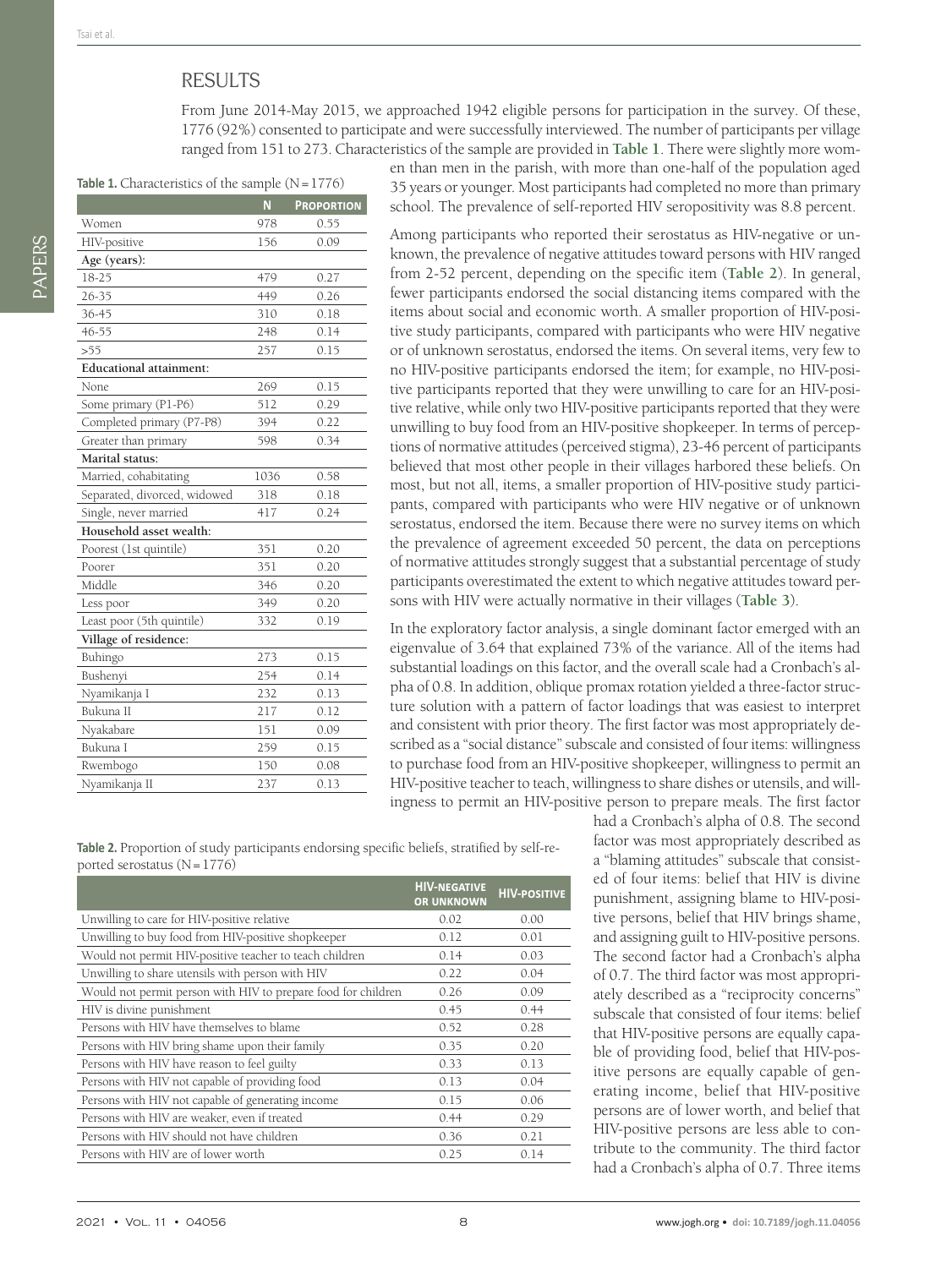PAPERS

#### <span id="page-8-0"></span>Table 3. Perceived norms, stratified by self-reported serostatus (N=1776)

|                                                                           | <b>HIV-NEGATIVE</b><br><b>OR UNKNOWN</b> | <b>HIV-POSITIVE</b> |
|---------------------------------------------------------------------------|------------------------------------------|---------------------|
| Most others unwilling to care for HIV-positive relative                   | 0.45                                     | 0.40                |
| Most others unwilling to buy food from HIV+ shopkeeper                    | 0.26                                     | 0.17                |
| Most others would not permit HIV-positive teacher to teach children       | 0.26                                     | 0.16                |
| Most others unwilling to share utensils with person with HIV              | 0.39                                     | 0.31                |
| Most others would not permit person with HIV to prepare food for children | 0.44                                     | 0.34                |
| Most others believe HIV is divine punishment                              | 0.41                                     | 0.44                |
| Most others believe persons with HIV have themselves to blame             | 0.46                                     | 0.42                |
| Most others believe persons with HIV bring shame upon their family        | 0.31                                     | 0.29                |
| Most others believe persons with HIV have reason to feel guilty           | 0.28                                     | 0.25                |
| Most others believe persons with HIV not capable of providing food        | 0.23                                     | 0.17                |
| Most others believe persons with HIV not capable of generating income     | 0.23                                     | 0.17                |
| Most others believe persons with HIV are weaker, even if treated          | 0.42                                     | 0.42                |
| Most others believe persons with HIV should not have children             | 0.37                                     | 0.38                |
| Most others believe persons with HIV are of lower worth                   | 0.24                                     | 0.28                |
| Most others believe persons with HIV less able to contribute to community | 0.23                                     | 0.23                |

\*The items in this table parallel those described in **[Table](#page-7-1) 2.** The cell values refer to the proportion of study participants who believed that more than one-half of *other people* in the participant's village would endorse the item in question.

that were included in the dominant factor did not load heavily on any of these three subscales: willingness to care for an HIV-positive relative, belief that HIV-positive persons are physically weaker, and belief that HIV-positive persons should not have children. In the remainder of this analysis, we proceeded with the single omnibus measure.

The omnibus tests were consistent with the patterns observed on the individual scale items. Compared with HIV-positive study participants, participants who were HIV negative or of unknown serostatus harbored a greater intensity of negative attitudes toward persons with HIV on the omnibus measure (0.03 vs -0.28; *t*=7.2, *P*<0.001) (**[Table](#page-7-1)**

**[2](#page-7-1)**). A similar pattern was observed for anticipated stigma, with participants who were HIV negative or of unknown serostatus reporting that they perceived normative attitudes to be more stigmatizing than did HIV-positive participants (0.01 vs -0.12; *t*=3.0, *P*=0.002) (**[Table](#page-8-0) 3**).

Between villages, negative attitudes toward persons with HIV varied by as much as a factor of two to three, depending on the specific item, with coefficients of variation ranging from 13-48 percent (**[Table](#page-8-1) 4**). Comparing the prevalence of agreement on the survey items to the perceptions of the normative attitudes, we found that 22-70 percent of participants, depending on the specific item, overestimated the extent to which others in their villages actually harbored negative attitudes toward persons with HIV. Between 0-45 percent of participants made underestimates. For most of the items, the percentage of participants who overestimated the extent of perceived stigma exceeded the percentage of participants who underestimated the extent of perceived stigma. On the omnibus measure, participants who were HIV negative or of unknown serostatus demonstrated a greater tendency to overestimate the extent of anticipated stigma, compared with HIV-positive participants (0.01 vs -0.09;  $t = 2.4$ ,  $P = 0.02$ ). In contrast, persons with HIV demonstrated a greater tendency to underestimate the extent of anticipated stigma, compared with HIV-negative participants or participants of unknown serostatus (0.12 vs -0.01; *t*=3.1, *P*=0.002).

<span id="page-8-1"></span>**Table 4.** Variation in negative attitudes toward persons with HIV, across villages  $(N=8)$ 

|                                                                        | <b>MEAN PCT.</b> | <b>SD</b> | <b>MIN PCT.</b> | <b>MAX PCT.</b> | <b>CV</b> |
|------------------------------------------------------------------------|------------------|-----------|-----------------|-----------------|-----------|
| Pct. unwilling to care for HIV-positive relative                       | 2.16             | 1.03      | $\mathcal{O}$   | 3.33            | 0.48      |
| Pct. unwilling to buy food from HIV-positive shopkeeper                | 10.79            | 2.32      | 6.95            | 14.00           | 0.21      |
| Pct. who would not permit HIV-positive teacher to teach children       | 12.74            | 3.11      | 7.75            | 16.88           | 0.24      |
| Pct. unwilling to share utensils with person with HIV                  | 21.30            | 4.19      | 13.90           | 28.67           | 0.20      |
| Pct. who would not permit person with HIV to prepare food for children | 24.83            | 3.13      | 18.92           | 29.03           | 0.13      |
| Pct. who believe HIV is divine punishment                              | 44.72            | 5.79      | 36.36           | 55.70           | 0.13      |
| Pct. who believe persons with HIV have themselves to blame             | 50.38            | 6.72      | 40.93           | 60.00           | 0.13      |
| Pct. who believe persons with HIV bring shame upon their family        | 34.02            | 7.18      | 23.55           | 42.00           | 0.21      |
| Pct. who believe persons with HIV have reason to feel guilty           | 31.79            | 7.19      | 19.31           | 41.35           | 0.23      |
| Pct. who believe persons with HIV not capable of providing food        | 12.38            | 2.64      | 9.48            | 17.72           | 0.21      |
| Pct. who believe persons with HIV not capable of generating income     | 14.34            | 1.84      | 12.36           | 17.05           | 0.13      |
| Pct. who believe persons with HIV are weaker, even if treated          | 42.78            | 7.77      | 33.82           | 51.90           | 0.18      |
| Pct. who believe persons with HIV should not have children             | 34.71            | 5.04      | 29.15           | 43.46           | 0.15      |
| Pct. who believe persons with HIV are of lower worth                   | 24.22            | 5.57      | 16.60           | 33.76           | 0.23      |
| Pct. who believe persons with HIV less able to contribute to community | 19.65            | 4.88      | 12.36           | 27.43           | 0.25      |

CV – coefficient of variation, SD – standard deviation, Pct – percentage

\* The items in this table parallel those described in **[Table](#page-7-1) 2.** The cell values in the "Mean pct." column refer to the mean percentage of study participants, across villages, who endorsed the item in question. The cell values in the "Min pct." column refer to the village with the smallest percentage of study participants who endorsed the item. The cell values in the "Max pct." column refer to the village with the largest percentage of study participants who endorsed the item.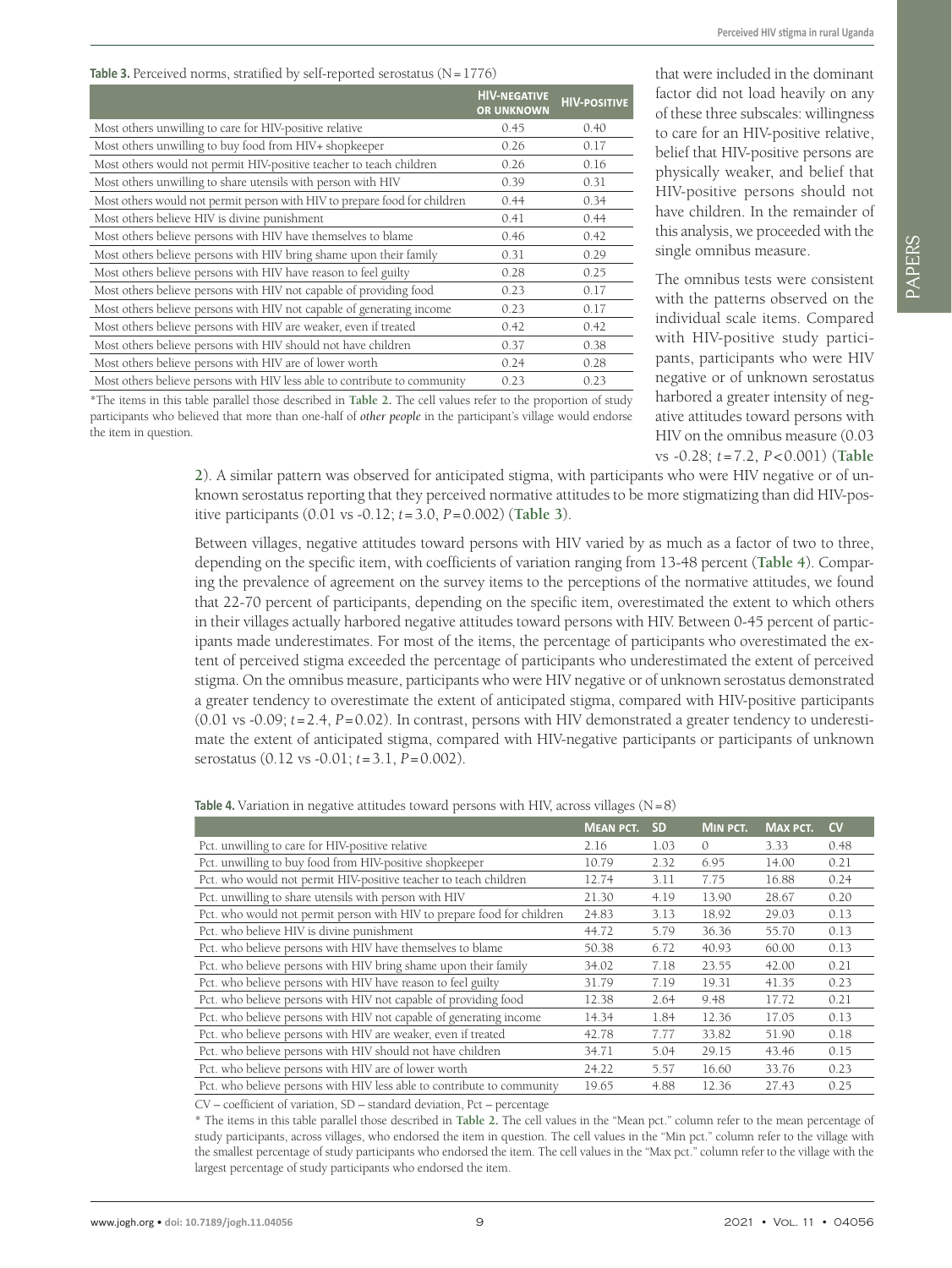PAPERS

In the sensitivity analysis, we found that in order for the average causal mediation effect to be zero, the correlation between the error terms of the mediator model and the outcome model would need to be quite high  $(p=0.56)$ . Alternatively stated, the product of the R-squared values for both models would have to be 0.31 in order for the average causal mediation effect to be zero. Such a product would be equivalent to, for example, an omitted confounder explaining 60% of remaining variance in perceived stigma and 50% of remaining variance in personal attitudes  $(0.6 \times 0.5 = 0.3)$ . In exploring the robustness of the exposure-outcome relation, the R-squared from the regression model with all covariates was 0.37, so we assumed a maximum R-squared value of 0.37×1.3=0.481 in applying the procedures described by Oster [[103\]](#page-15-3). We calculated a delta of 3.6  $(\text{standard error}=0.67)$ , indicating that the model for the association between normative attitudes and personal attitudes is fairly robust: selection on unobserved variables would need to be three times as important as selection on observed variables to generate a regression coefficient equal to zero.

#### **DISCUSSION**

In this cross-sectional, population-based survey from rural Uganda, we found that HIV remains heavily stigmatized despite the introduction and scale-up of ART [\[10](#page-11-8), [13](#page-11-10), [72,](#page-14-2) [104,](#page-15-4) [105\]](#page-15-5). Our findings provide strong support for two of our three study hypotheses: study participants believed that negative attitudes toward persons with HIV were more pervasive than they actually are, and their perceptions of the extent to which these negative attitudes are normative mediated the association between normative attitudes and their own personal attitudes. The evidence directly contradicted our third hypothesis, as persons with HIV were actually *less* likely to misperceive these norms compared with participants of unknown serostatus. Our findings have important implications for research and intervention programs, which we describe in detail below.

Our finding that study participants frequently overestimated the pervasiveness of negative attitudes toward persons with HIV is consistent with previously published findings about how young adults in high-income countries frequently overestimate the pervasiveness of hazardous alcohol use [\[35](#page-12-10)[-39\]](#page-12-15). Stated differently, study participants believed that other persons in their villages had much more stigmatizing beliefs than they actually did. These documented misperceptions could be consistent with the phenomenon of pluralistic ignorance [[106\]](#page-15-6), ie, most of our study participants falsely assumed that most others in the village harbored more negative attitudes toward persons with HIV when in fact their attitudes were more similar than they thought. Our study was not designed to identify the drivers of these misperceptions. For example, it is possible that study participants who observed enactments of stigma [\[63](#page-13-16)] – or even heard about such enactments, through word of mouth – may have assigned disproportionate salience to these events (ie, due to the consequences of social rejection or physical harm) and that this salience could have led them to overestimate the extent to which negative attitudes toward persons with HIV are actually normative.

In partial support of our hypothesis, we found that perceptions about the extent to which negative attitudes toward persons with HIV are normative (perceived stigma) partially mediated the association between normative attitudes and personal attitudes. Theorists in social psychology have long held that individual perceptions and behavior may be influenced by observations and perceptions of the behavior of others [\[107](#page-15-7)]. For example, Festinger [\[108](#page-15-8)] theorized that people use social comparison processes to evaluate their own beliefs relative to social reality. More recently, in an analysis of the stigma of mental illness, Link and colleagues [\[44](#page-13-1)] proposed a labeling model in which societal conceptions of what it means to be living with mental illness were first perceived by persons with mental illness, and then adopted as relevant, thereby leading to adverse consequences for health and well-being. In our data, more than one-third of the total association between normative attitudes and personal attitudes was mediated by perceived stigma. Our sensitivity analyses showed that confounding (either of the mediator-outcome relation or of the exposure-outcome relation) by an unobserved variable would need to be quite strong in order for the total and average causal mediation effects to be zero, thereby suggesting the robustness of this finding.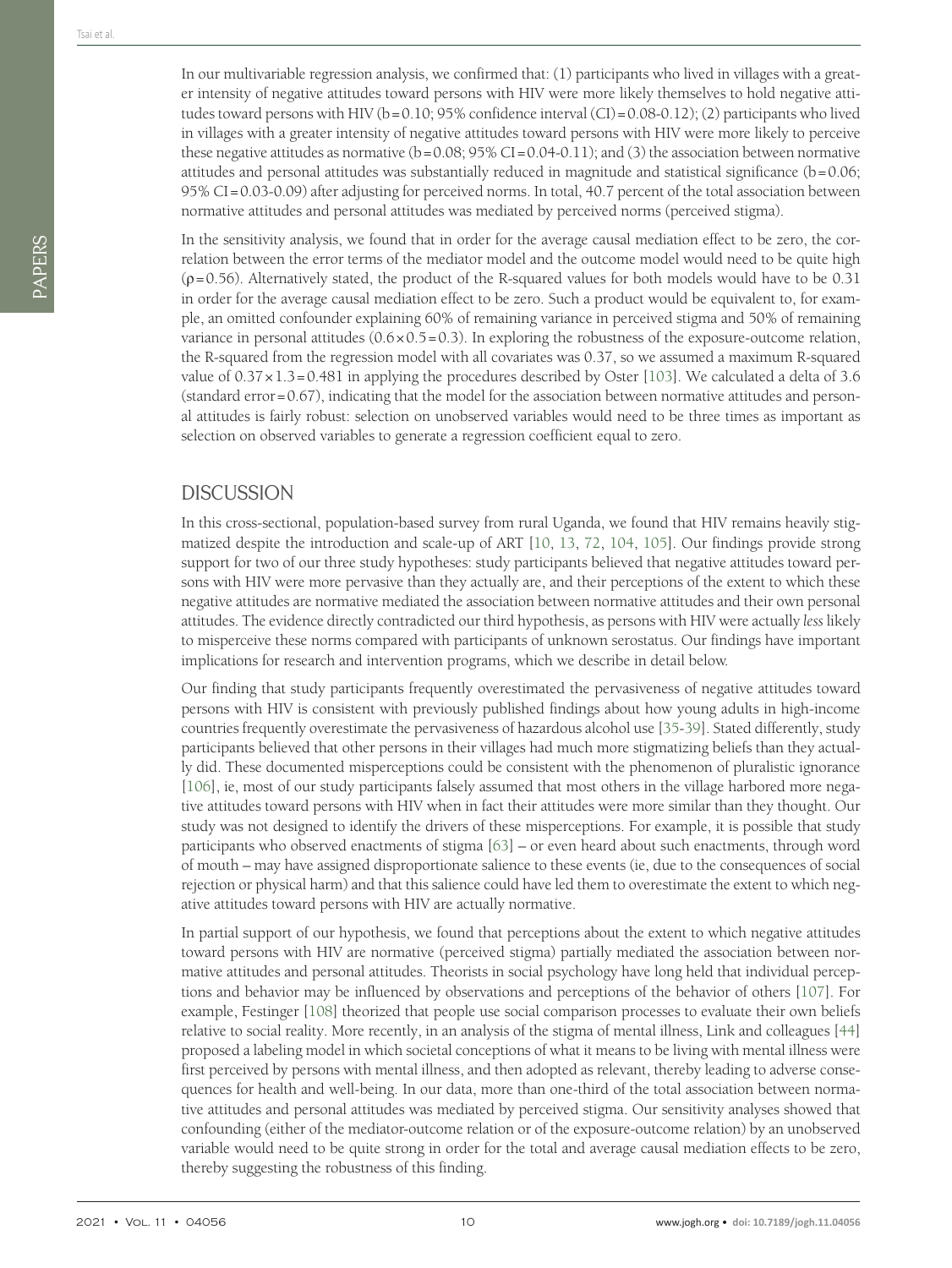A secondary contribution of this study is the introduction of a validated scale for measuring negative attitudes toward persons with HIV that can also be used to measure perceived stigma in a general population sample or anticipated stigma among persons with HIV. The 15-item scale demonstrated a coherent factor structure that was internally consistent. Further analysis revealed a three-factor solution with three related, but distinct, constructs: social distancing, blaming attitudes, and reciprocity concerns. The three subscales were internally consistent. Previously published studies conducted in a variety of settings have elaborated scales to measure social distancing [[68,](#page-13-21) [83](#page-14-12)] and blaming attitudes [\[66](#page-13-20), [84,](#page-14-13) [85](#page-14-14)]. However, we also introduce a new subscale to measure instrumentally- and symbolically-driven concerns about the ability of persons with HIV to make reciprocal economic contributions to local networks of mutual aid. This aspect of HIV stigma has been described in qualitative and ethnographic studies conducted in multiple settings throughout sub-Saharan Africa [[59-](#page-13-13) [61](#page-13-14), [109](#page-15-9)[-113](#page-15-10)], thereby suggesting strong construct validity. However, this construct has not been measured in studies of population health. Our subscale is perhaps closest in description to Maughan-Brown's [[85\]](#page-14-14) conceptualization of "resource-based stigma" in South Africa, which he defines as negative attitudes toward persons with HIV driven by instrumental resentment of the resources expended on their support, eg, through the governmental disability grant [\[114](#page-15-11)].

#### Limitations

Interpretation of our findings is subject to several important limitations. First, our measure of normative attitudes could have been measured with error. As explicated by Borsari and Carey [\[38](#page-12-14)] and Lapinski and Rimal [\[115\]](#page-15-12), collective norms exist at multiple social levels. Therefore, measuring norms at the village level may have provided inadequate resolution to understand social influences on perceptions and beliefs. Studies that measure norms at the level of the social network [\[116,](#page-15-13) [117](#page-15-14)] may provide better traction to investigate these phenomena in more detail. Second, our findings could have been affected by social desirability bias [118]. HIV prevention campaigns have been widely disseminated throughout Uganda [\[119,](#page-15-15) [120\]](#page-15-16), and they could have sensitized participants to knowing what they *ought* to believe about persons with HIV without actually changing what they actually believe. This bias likely would have shifted our estimated associations (between normative attitudes, personal attitudes, and perceptions of the norm) away from the null. However, our sensitivity analyses suggest that selection bias would need to be quite strong in order to undermine our findings. Third, HIV serostatus was self-reported. While it is rare for persons to self-report HIV seropositivity when they are actually seronegative [[89\]](#page-14-17), it is possible that some persons self-reported HIV seronegativity when they were in fact seropositive. However, our estimate of self-reported HIV seropositivity closely matched the HIV prevalence estimate for southwestern Uganda in the 2011 Uganda AIDS Indicator Survey that was based on unlinked anonymous HIV testing [\[121](#page-15-17)]; therefore we anticipate that any potential bias resulting from misclassification would be minimal.

### CONCLUSIONS

In a rural area of Uganda where HIV stigma has persisted after a decade of intensive ART scale-up activity, we found evidence of pervasive misperceptions about the extent to which negative attitudes toward persons with HIV are normative. We further found that these misperceptions mediated the association between normative attitudes and personal attitudes. An important implication of our findings is that interventions designed to accurately convey norms (ie, by informing recipients what most other people in their communities believe) may reduce HIV stigma without directly focusing on the educational components that are typically embedded in anti-stigma interventions (ie, by informing recipients what they themselves *should* believe) [\[122](#page-15-18)]. In the context of drinking among young adults in high-income countries, interventions targeting misperceived norms have reduced hazardous alcohol consumption and misperceptions of hazardous alcohol consumption [\[123\]](#page-15-19). As an example of related work from sub-Saharan Africa, Dupas [\[124](#page-15-20)] conducted a field experiment in which Kenyan adolescent girls were provided with accurate information about the age distribution of HIV prevalence among men, thereby leading to selection of younger-age partners and reductions in teenage pregnancy. Notably, it is possible that such interventions could have unintended consequences: for example, conveying accurate information about negative attitudes toward persons with HIV could have a "boomerang" effect by intensifying negative attitudes among those who do not already hold them [[125\]](#page-15-21). We believe these types of interventions warrant further testing so that the stigma of HIV can be effectively addressed worldwide.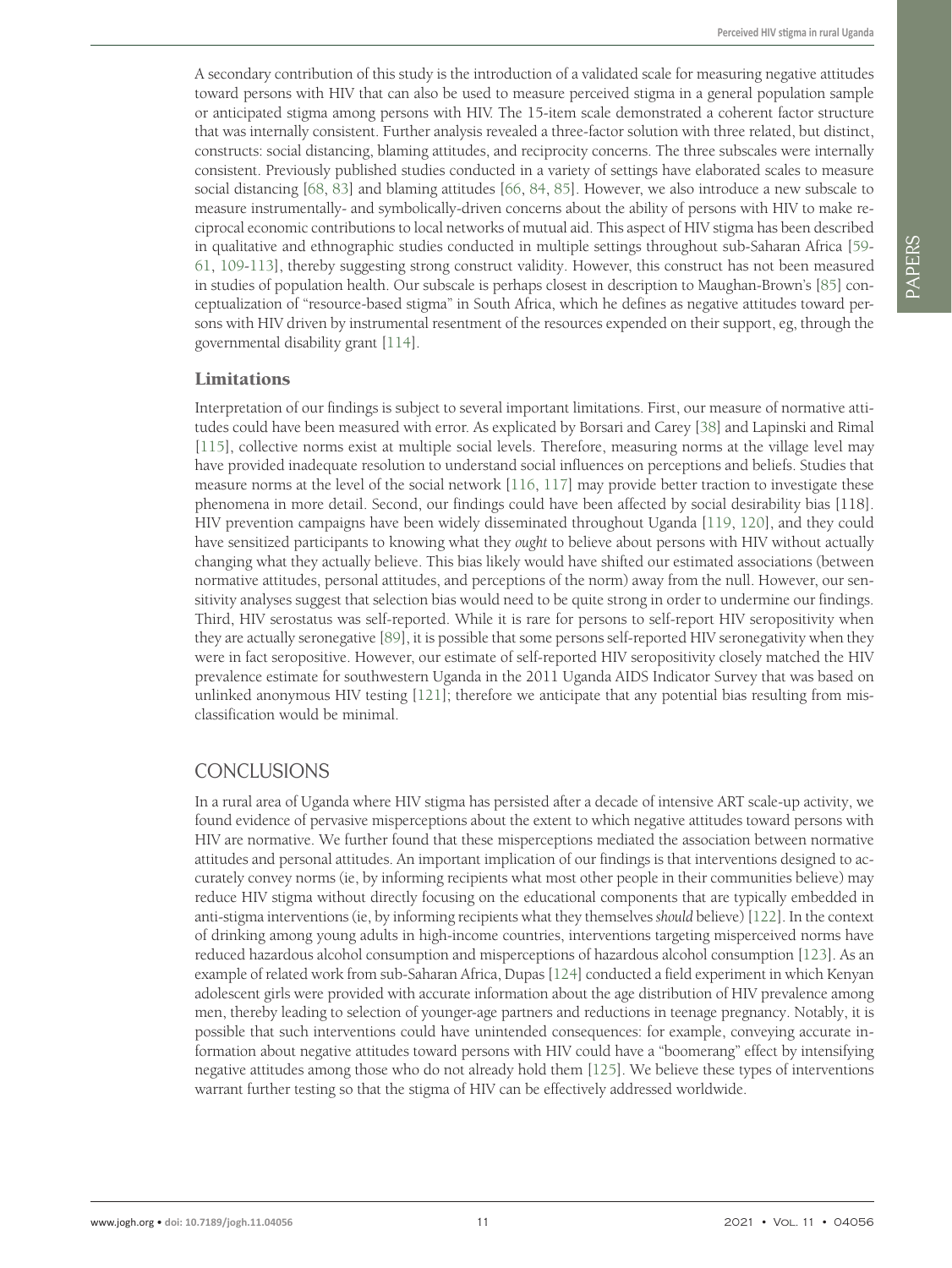**Acknowledgments:** We thank Phiona Ahereza, Owen Alleluya, Gwendoline Atuhiere, Patience Ayebare, Bickson Beinomugisha, Bridget Burns, Augustine Byamugisha, Clare Kamagara, Allen Kiconco, Noel Kansiime Kiiza, Viola Kyokunda, Amy McDonough, Juliet Mercy, Patrick Lukwago Muleke, Rumbidzai Mushavi, Elijah Musinguzi, Sarah Nabachwa, Betty Namara, Immaculate Ninsiima, Elizabeth Ogburn, Moran Owembabazi, Mellon Tayebwa, Specioza Twinamasiko, and Dagmar Vořechovská for their assistance with data collection, study administration, and infrastructure development; and Roger Hofmann of West Portal Software Corporation (San Francisco, Calif.), for developing and customizing the Computer Assisted Survey Information Collection Builder™ software program.

**Funding:** This study was funded by the US National Institutes of Health (NIH) R01MH113494 and Friends of a Healthy Uganda. JMP acknowledges salary support from NIH K01MH115811. The content is solely the responsibility of the authors and does not necessarily represent the official views of the NIH.

**Authorship contributions:** ACT, BK, and DRB conceptualized the design of the parent study and secured funding. ACT, BK, CB, and ENS supervised acquisition of the data. ACT conceptualized the analytic design, conducted the data analysis, and wrote the first draft of the manuscript. BK, JMP, and JMD contributed to analysis and interpretation of the data. BK, CB, ENS, PG, and JK collected the data. All authors critically revised the manuscript for important intellectual content.

**Competing interests:** The authors have completed the ICMJE Declaration of Interest Form (available upon request from the corresponding author) and declare no conflicts of interest.

<span id="page-11-13"></span>**Additional material** [Online Supplementary Document](http://jogh.org/documents/2021/jogh-11-04056-s001.pdf)

- <span id="page-11-0"></span>1 UNAIDS. Prevention gap report. Geneva: Joint United Nations Programme on HIV/AIDS; 2016. Available: [https://www.unaids.](https://www.unaids.org/en/resources/documents/2016/prevention-gap) [org/en/resources/documents/2016/prevention-gap.](https://www.unaids.org/en/resources/documents/2016/prevention-gap) Accessed: 26 July 2021.
- <span id="page-11-1"></span>2 Siedner MJ, Ng CK, Bassett IV, Katz IT, Bangsberg DR, Tsai AC. Trends in CD4 count at presentation to care and treatment initiation in sub-Saharan Africa, 2002-2013: a meta-analysis. Clin Infect Dis. 2015;60:1120-7. [Medline:25516189](https://www.ncbi.nlm.nih.gov/entrez/query.fcgi?cmd=Retrieve&db=PubMed&list_uids=25516189&dopt=Abstract)
- <span id="page-11-2"></span>3 Lancet. HIV: science and stigma. Lancet. 2014;384:207. [Medline:25042217](https://www.ncbi.nlm.nih.gov/entrez/query.fcgi?cmd=Retrieve&db=PubMed&list_uids=25042217&dopt=Abstract) [doi:10.1016/S0140-6736\(14\)61193-4](https://doi.org/10.1016/S0140-6736(14)61193-4)
- 4 Vella S, Wilson D. From Durban to Durban: end of AIDS further than hoped. Lancet HIV. 2016;3:e403-5. [Medline:27562737](https://www.ncbi.nlm.nih.gov/entrez/query.fcgi?cmd=Retrieve&db=PubMed&list_uids=27562737&dopt=Abstract) [doi:10.1016/S2352-3018\(16\)30118-7](https://doi.org/10.1016/S2352-3018(16)30118-7)
- <span id="page-11-3"></span>5 Pulerwitz J, Bongaarts J. Tackling stigma: fundamental to an AIDS-free future. Lancet Glob Health. 2014;2:e311-2. [Med](https://www.ncbi.nlm.nih.gov/entrez/query.fcgi?cmd=Retrieve&db=PubMed&list_uids=25103291&dopt=Abstract)[line:25103291](https://www.ncbi.nlm.nih.gov/entrez/query.fcgi?cmd=Retrieve&db=PubMed&list_uids=25103291&dopt=Abstract) [doi:10.1016/S2214-109X\(14\)70219-0](https://doi.org/10.1016/S2214-109X(14)70219-0)
- <span id="page-11-4"></span>6 Iwuji CC, Orne-Gliemann J, Larmarange J, Balestre E, Thiebaut R, Tanser F, et al. Universal test and treat and the HIV epidemic in rural South Africa: a phase 4, open-label, community cluster randomised trial. Lancet HIV. 2018;5:e116-25. [Med](https://www.ncbi.nlm.nih.gov/entrez/query.fcgi?cmd=Retrieve&db=PubMed&list_uids=29199100&dopt=Abstract)[line:29199100](https://www.ncbi.nlm.nih.gov/entrez/query.fcgi?cmd=Retrieve&db=PubMed&list_uids=29199100&dopt=Abstract) [doi:10.1016/S2352-3018\(17\)30205-9](https://doi.org/10.1016/S2352-3018(17)30205-9)
- <span id="page-11-5"></span>7 Iwuji CC, Orne-Gliemann J, Larmarange J, Okesola N, Tanser F, Thiebaut R, et al. Uptake of home-based HIV testing, linkage to care, and community attitudes about ART in rural KwaZulu-Natal, South Africa: descriptive results from the first phase of the ANRS 12249 TasP cluster-randomised trial. PLoS Med. 2016;13:e1002107. [Medline:27504637](https://www.ncbi.nlm.nih.gov/entrez/query.fcgi?cmd=Retrieve&db=PubMed&list_uids=27504637&dopt=Abstract) [doi:10.1371/journal.](https://doi.org/10.1371/journal.pmed.1002107) [pmed.1002107](https://doi.org/10.1371/journal.pmed.1002107)
- <span id="page-11-6"></span>8 Katz IT, Essien T, Marinda ET, Gray GE, Bangsberg DR, Martinson NA, et al. Antiretroviral therapy refusal among newly diagnosed HIV-infected adults. AIDS. 2011;25:2177-81. [Medline:21832935](https://www.ncbi.nlm.nih.gov/entrez/query.fcgi?cmd=Retrieve&db=PubMed&list_uids=21832935&dopt=Abstract) [doi:10.1097/QAD.0b013e32834b6464](https://doi.org/10.1097/QAD.0b013e32834b6464)
- <span id="page-11-7"></span>9 Katz IT, Dietrich J, Tshabalala G, Essien T, Rough K, Wright AA, et al. Understanding treatment refusal among adults presenting for HIV-testing in Soweto, South Africa: a qualitative study. AIDS Behav. 2015;19:704-14. [Medline:25304330](https://www.ncbi.nlm.nih.gov/entrez/query.fcgi?cmd=Retrieve&db=PubMed&list_uids=25304330&dopt=Abstract) [doi:10.1007/](https://doi.org/10.1007/s10461-014-0920-y) [s10461-014-0920-y](https://doi.org/10.1007/s10461-014-0920-y)
- <span id="page-11-8"></span>10 Chan BT, Tsai AC. HIV stigma trends in the general population during antiretroviral treatment expansion: analysis of 31 countries in sub-Saharan Africa, 2003-2013. J Acquir Immune Defic Syndr. 2016;72:558-64. [Medline:27035888](https://www.ncbi.nlm.nih.gov/entrez/query.fcgi?cmd=Retrieve&db=PubMed&list_uids=27035888&dopt=Abstract) [doi:10.1097/](https://doi.org/10.1097/QAI.0000000000001011) [QAI.0000000000001011](https://doi.org/10.1097/QAI.0000000000001011)
- 11 Mall S, Middelkoop K, Mark D, Wood R, Bekker LG. Changing patterns in HIV/AIDS stigma and uptake of voluntary counselling and testing services: the results of two consecutive community surveys conducted in the Western Cape, South Africa. AIDS Care. 2013;25:194-201. [Medline:22694602](https://www.ncbi.nlm.nih.gov/entrez/query.fcgi?cmd=Retrieve&db=PubMed&list_uids=22694602&dopt=Abstract) [doi:10.1080/09540121.2012.689810](https://doi.org/10.1080/09540121.2012.689810)
- <span id="page-11-9"></span>12 Krishnaratne S, Bond V, Stangl A, Pliakas T, Mathema H, Lilleston P, et al. Stigma and judgment toward people living with HIV and key population groups among three cadres of health workers in South Africa and Zambia: analysis of data from the HPTN 071 (PopART) trial. AIDS Patient Care STDS. 2020;34:38-50. [Medline:31944852](https://www.ncbi.nlm.nih.gov/entrez/query.fcgi?cmd=Retrieve&db=PubMed&list_uids=31944852&dopt=Abstract) [doi:10.1089/apc.2019.0131](https://doi.org/10.1089/apc.2019.0131)
- <span id="page-11-10"></span>13 Chan BT, Weiser SD, Boum Y, Siedner MJ, Mocello AR, Haberer JE, et al. Persistent HIV-related stigma in rural Uganda during a period of increasing HIV incidence despite treatment expansion. AIDS. 2015;29:83-90. [Medline:25268886](https://www.ncbi.nlm.nih.gov/entrez/query.fcgi?cmd=Retrieve&db=PubMed&list_uids=25268886&dopt=Abstract) [doi:10.1097/](https://doi.org/10.1097/QAD.0000000000000495) [QAD.0000000000000495](https://doi.org/10.1097/QAD.0000000000000495)
- <span id="page-11-11"></span>14 Link BG. Understanding labeling effects in the area of mental disorders: an assessment of the effects of expectations of rejection. Am Sociol Rev. 1987;52:96-112. [doi:10.2307/2095395](https://doi.org/10.2307/2095395)
- <span id="page-11-12"></span>15 Turan JM, Bukusi EA, Onono M, Holzemer WL, Miller S, Cohen CR. HIV/AIDS stigma and refusal of HIV testing among pregnant women in rural Kenya: results from the MAMAS Study. AIDS Behav. 2011;15:1111-20. [Medline:20827573](https://www.ncbi.nlm.nih.gov/entrez/query.fcgi?cmd=Retrieve&db=PubMed&list_uids=20827573&dopt=Abstract) [doi:10.1007/](https://doi.org/10.1007/s10461-010-9798-5) [s10461-010-9798-5](https://doi.org/10.1007/s10461-010-9798-5)
- 16 Turan JM, Hatcher AH, Medema-Wijnveen J, Onono M, Miller S, Bukusi EA, et al. The role of HIV-related stigma in utilization of skilled childbirth services in rural Kenya: a prospective mixed-methods study. PLoS Med. 2012;9:e1001295. [Med](https://www.ncbi.nlm.nih.gov/entrez/query.fcgi?cmd=Retrieve&db=PubMed&list_uids=22927800&dopt=Abstract)[line:22927800](https://www.ncbi.nlm.nih.gov/entrez/query.fcgi?cmd=Retrieve&db=PubMed&list_uids=22927800&dopt=Abstract) [doi:10.1371/journal.pmed.1001295](https://doi.org/10.1371/journal.pmed.1001295)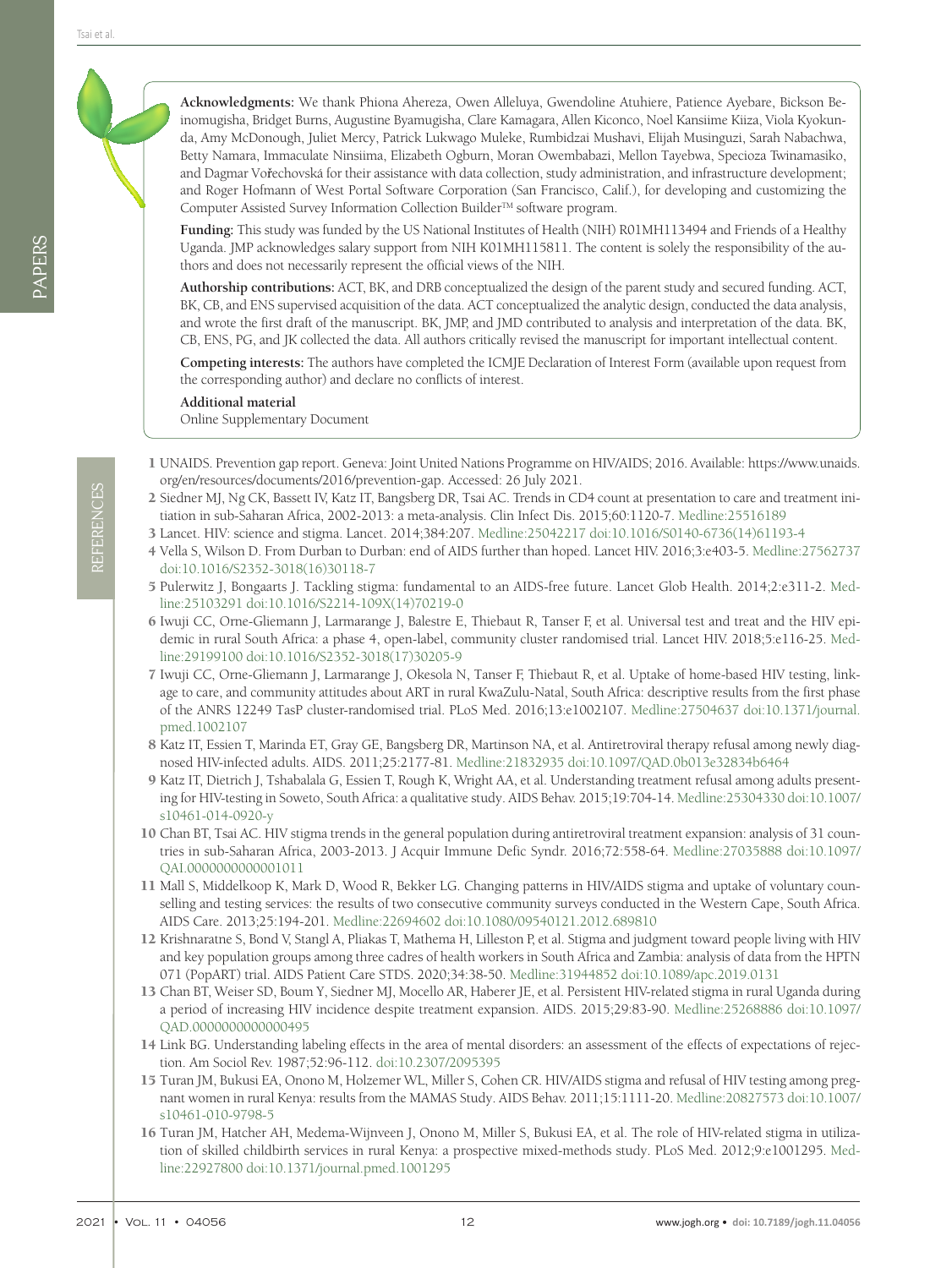- <span id="page-12-8"></span>17 Quinn DM, Chaudoir SR. Living with a concealable stigmatized identity: the impact of anticipated stigma, centrality, salience, and cultural stigma on psychological distress and health. J Pers Soc Psychol. 2009;97:634-51. [Medline:19785483](https://www.ncbi.nlm.nih.gov/entrez/query.fcgi?cmd=Retrieve&db=PubMed&list_uids=19785483&dopt=Abstract) [doi:10.1037/](https://doi.org/10.1037/a0015815) [a0015815](https://doi.org/10.1037/a0015815)
- 18 Katz IT, Ryu AE, Onuegbu AG, Psaros C, Weiser SD, Bangsberg DR, et al. Impact of HIV-related stigma on treatment adherence: systematic review and meta-synthesis. J Int AIDS Soc. 2013;16 Suppl 2:18640. [Medline:24242258](https://www.ncbi.nlm.nih.gov/entrez/query.fcgi?cmd=Retrieve&db=PubMed&list_uids=24242258&dopt=Abstract) [doi:10.7448/IAS.16.3.18640](https://doi.org/10.7448/IAS.16.3.18640)
- 19 Tsai AC, Burns BFO. Syndemics of psychosocial problems and HIV risk: a systematic review of empirical tests of the disease interaction concept. Soc Sci Med. 2015;139:26-35. [Medline:26150065](https://www.ncbi.nlm.nih.gov/entrez/query.fcgi?cmd=Retrieve&db=PubMed&list_uids=26150065&dopt=Abstract) [doi:10.1016/j.socscimed.2015.06.024](https://doi.org/10.1016/j.socscimed.2015.06.024)
- 20 Jones HS, Floyd S, Stangl A, Bond V, Hoddinott G, Pliakas T, et al. Association between HIV stigma and antiretroviral therapy adherence among adults living with HIV: baseline findings from the HPTN 071 (PopART) trial in Zambia and South Africa. Trop Med Int Health. 2020;25:1246-60. [Medline:32745296](https://www.ncbi.nlm.nih.gov/entrez/query.fcgi?cmd=Retrieve&db=PubMed&list_uids=32745296&dopt=Abstract) [doi:10.1111/tmi.13473](https://doi.org/10.1111/tmi.13473)
- 21 Hargreaves JR, Pliakas T, Hoddinott G, Mainga T, Mubekapi-Musadaidzwa C, Donnell D, et al. HIV stigma and viral suppression among people living with HIV in the context of universal test and treat: analysis of data from the HPTN 071 (PopART) trial in Zambia and South Africa. J Acquir Immune Defic Syndr. 2020;85:561-70. [Medline:32991336](https://www.ncbi.nlm.nih.gov/entrez/query.fcgi?cmd=Retrieve&db=PubMed&list_uids=32991336&dopt=Abstract) [doi:10.1097/](https://doi.org/10.1097/QAI.0000000000002504) [QAI.0000000000002504](https://doi.org/10.1097/QAI.0000000000002504)
- <span id="page-12-0"></span>22 Kalichman SC, Shkembi B, Wanyenze RK, Naigino R, Bateganya MH, Menzies NA, et al. Perceived HIV stigma and HIV testing among men and women in rural Uganda: a population-based study. Lancet HIV. 2020;7:e817-24. [Medline:32910903](https://www.ncbi.nlm.nih.gov/entrez/query.fcgi?cmd=Retrieve&db=PubMed&list_uids=32910903&dopt=Abstract) [doi:10.1016/S2352-3018\(20\)30198-3](https://doi.org/10.1016/S2352-3018(20)30198-3)
- <span id="page-12-1"></span>23 Chaudoir SR, Earnshaw VA, Andel S. "Discredited" versus "discreditable": understanding how shared and unique stigma mechanisms affect psychological and physical health disparities. Basic Appl Soc Psych. 2013;35:75-87. [Medline:23729948](https://www.ncbi.nlm.nih.gov/entrez/query.fcgi?cmd=Retrieve&db=PubMed&list_uids=23729948&dopt=Abstract) [doi:10](https://doi.org/10.1080/01973533.2012.746612) [.1080/01973533.2012.746612](https://doi.org/10.1080/01973533.2012.746612)
- <span id="page-12-2"></span>24 Quinn DM, Williams MK, Quintana F, Gaskins JL, Overstreet NM, Pishori A, et al. Examining effects of anticipated stigma, centrality, salience, internalization, and outness on psychological distress for people with concealable stigmatized identities. PLoS One. 2014;9:e96977. [Medline:24817189](https://www.ncbi.nlm.nih.gov/entrez/query.fcgi?cmd=Retrieve&db=PubMed&list_uids=24817189&dopt=Abstract) [doi:10.1371/journal.pone.0096977](https://doi.org/10.1371/journal.pone.0096977)
- <span id="page-12-3"></span>25 Kelly JD, Weiser SD, Tsai AC. Proximate context of HIV stigma and its association with HIV testing in Sierra Leone: a population-based study. AIDS Behav. 2016;20:65-70. [Medline:25771909](https://www.ncbi.nlm.nih.gov/entrez/query.fcgi?cmd=Retrieve&db=PubMed&list_uids=25771909&dopt=Abstract) [doi:10.1007/s10461-015-1035-9](https://doi.org/10.1007/s10461-015-1035-9)
- 26 Tsai AC, Subramanian SV. Proximate context of gender-unequal norms and women's HIV risk in sub-Saharan Africa. AIDS. 2012;26:381-6. [Medline:22045344](https://www.ncbi.nlm.nih.gov/entrez/query.fcgi?cmd=Retrieve&db=PubMed&list_uids=22045344&dopt=Abstract) [doi:10.1097/QAD.0b013e32834e1ccb](https://doi.org/10.1097/QAD.0b013e32834e1ccb)
- 27 Ng CK, Tsai AC. Proximate context of HIV-related stigma and women's use of skilled childbirth services in Uganda. AIDS Behav. 2017;21:307-16. [Medline:27106877](https://www.ncbi.nlm.nih.gov/entrez/query.fcgi?cmd=Retrieve&db=PubMed&list_uids=27106877&dopt=Abstract) [doi:10.1007/s10461-016-1401-2](https://doi.org/10.1007/s10461-016-1401-2)
- 28 Mulawa M, Yamanis TJ, Hill LM, Balvanz P, Kajula LJ, Maman S. Evidence of social network influence on multiple HIV risk behaviors and normative beliefs among young Tanzanian men. Soc Sci Med. 2016;153:35-43. [Medline:26874081](https://www.ncbi.nlm.nih.gov/entrez/query.fcgi?cmd=Retrieve&db=PubMed&list_uids=26874081&dopt=Abstract) [doi:10.1016/j.](https://doi.org/10.1016/j.socscimed.2016.02.002) [socscimed.2016.02.002](https://doi.org/10.1016/j.socscimed.2016.02.002)
- <span id="page-12-5"></span>29 Perkins JM, Nyakato VN, Kakuhikire B, Mbabazi PK, Perkins HW, Tsai AC, et al. Actual versus perceived HIV testing norms, and personal HIV testing uptake: a cross-sectional, population-based study in rural Uganda. AIDS Behav. 2018;22:616-28. [Medline:28233075](https://www.ncbi.nlm.nih.gov/entrez/query.fcgi?cmd=Retrieve&db=PubMed&list_uids=28233075&dopt=Abstract) [doi:10.1007/s10461-017-1691-z](https://doi.org/10.1007/s10461-017-1691-z)
- <span id="page-12-17"></span>30 Carey KB, Scott-Sheldon LA, Carey MP, Cain D, Mlobeli R, Vermaak R, et al. Community norms for HIV risk behaviors among men in a South African township. J Behav Med. 2011;34:32-40. [Medline:20680673](https://www.ncbi.nlm.nih.gov/entrez/query.fcgi?cmd=Retrieve&db=PubMed&list_uids=20680673&dopt=Abstract) [doi:10.1007/s10865-010-9284-6](https://doi.org/10.1007/s10865-010-9284-6)
- <span id="page-12-4"></span>31 Miller CT, Varni SE, Solomon SE, DeSarno MJ, Bunn JY. Macro-level implicit HIV prejudice and the health of community residents with HIV. Health Psychol. 2016;35:807-15. [Medline:27505199](https://www.ncbi.nlm.nih.gov/entrez/query.fcgi?cmd=Retrieve&db=PubMed&list_uids=27505199&dopt=Abstract) [doi:10.1037/hea0000314](https://doi.org/10.1037/hea0000314)
- <span id="page-12-6"></span>32 Miller CT, Grover KW, Bunn JY, Solomon SE. Community norms about suppression of AIDS-related prejudice and perceptions of stigma by people with HIV or AIDS. Psychol Sci. 2011;22:579-83. [Medline:21478473](https://www.ncbi.nlm.nih.gov/entrez/query.fcgi?cmd=Retrieve&db=PubMed&list_uids=21478473&dopt=Abstract) [doi:10.1177/0956797611404898](https://doi.org/10.1177/0956797611404898)
- <span id="page-12-7"></span>33 Miller CT, Bunn JY, Grover KW, Solomon SE. Perceptions of behavioral norms related to HIV transmission by people with HIV and by residents of their communities. Soc Influ. 2014;9:1-19. [Medline:26167138](https://www.ncbi.nlm.nih.gov/entrez/query.fcgi?cmd=Retrieve&db=PubMed&list_uids=26167138&dopt=Abstract) [doi:10.1080/15534510.2012.712548](https://doi.org/10.1080/15534510.2012.712548)
- <span id="page-12-9"></span>34 Hargreaves JR, Krishnaratne S, Mathema H, Lilleston PS, Sievwright K, Mandla N, et al. Individual and community-level risk factors for HIV stigma in 21 Zambian and South African communities: analysis of data from the HPTN071 (PopART) study. AIDS. 2018;32:783-93. [Medline:29369164](https://www.ncbi.nlm.nih.gov/entrez/query.fcgi?cmd=Retrieve&db=PubMed&list_uids=29369164&dopt=Abstract) [doi:10.1097/QAD.0000000000001757](https://doi.org/10.1097/QAD.0000000000001757)
- <span id="page-12-10"></span>35 Perkins HW, Berkowitz AD. Perceiving the community norms of alcohol use among students: some research implications for campus alcohol education programming. Int J Addict. 1986;21:961-76. [Medline:3793315](https://www.ncbi.nlm.nih.gov/entrez/query.fcgi?cmd=Retrieve&db=PubMed&list_uids=3793315&dopt=Abstract) [doi:10.3109/10826088609077249](https://doi.org/10.3109/10826088609077249)
- 36 Perkins HW, Meilman PW, Leichliter JS, Cashin JR, Presley CA. Misperceptions of the norms for the frequency of alcohol and other drug use on college campuses. J Am Coll Health. 1999;47:253-8. [Medline:10368559](https://www.ncbi.nlm.nih.gov/entrez/query.fcgi?cmd=Retrieve&db=PubMed&list_uids=10368559&dopt=Abstract) [doi:10.1080/07448489909595656](https://doi.org/10.1080/07448489909595656)
- <span id="page-12-13"></span>37 Perkins HW. Misperceptions of peer drinking norms in Canada: another look at the 'reign of error' and its consequences among college students. Addict Behav. 2007;32:2645-56. [Medline:17719724](https://www.ncbi.nlm.nih.gov/entrez/query.fcgi?cmd=Retrieve&db=PubMed&list_uids=17719724&dopt=Abstract) [doi:10.1016/j.addbeh.2007.07.007](https://doi.org/10.1016/j.addbeh.2007.07.007)
- <span id="page-12-14"></span>38 Borsari B, Carey KB. Peer influences on college drinking: a review of the research. J Subst Abuse. 2001;13:391-424. [Med](https://www.ncbi.nlm.nih.gov/entrez/query.fcgi?cmd=Retrieve&db=PubMed&list_uids=11775073&dopt=Abstract)[line:11775073](https://www.ncbi.nlm.nih.gov/entrez/query.fcgi?cmd=Retrieve&db=PubMed&list_uids=11775073&dopt=Abstract) [doi:10.1016/S0899-3289\(01\)00098-0](https://doi.org/10.1016/S0899-3289(01)00098-0)
- <span id="page-12-15"></span>39 Borsari B, Carey KB. Descriptive and injunctive norms in college drinking: a meta-analytic integration. J Stud Alcohol. 2003;64:331-41. [Medline:12817821](https://www.ncbi.nlm.nih.gov/entrez/query.fcgi?cmd=Retrieve&db=PubMed&list_uids=12817821&dopt=Abstract) [doi:10.15288/jsa.2003.64.331](https://doi.org/10.15288/jsa.2003.64.331)
- <span id="page-12-16"></span>40 Perkins HW, Haines MP, Rice R. Misperceiving the college drinking norm and related problems: a nationwide study of exposure to prevention information, perceived norms, and student alcohol misuse. J Stud Alcohol. 2005;66:470-8. [Medline:16240554](https://www.ncbi.nlm.nih.gov/entrez/query.fcgi?cmd=Retrieve&db=PubMed&list_uids=16240554&dopt=Abstract) [doi:10.15288/jsa.2005.66.470](https://doi.org/10.15288/jsa.2005.66.470)
- <span id="page-12-11"></span>41 Carey KB, Borsari B, Carey MP, Maisto SA. Patterns and importance of self-other differences in college drinking norms. Psychol Addict Behav. 2006;20:385-93. [Medline:17176173](https://www.ncbi.nlm.nih.gov/entrez/query.fcgi?cmd=Retrieve&db=PubMed&list_uids=17176173&dopt=Abstract) [doi:10.1037/0893-164X.20.4.385](https://doi.org/10.1037/0893-164X.20.4.385)
- <span id="page-12-12"></span>42 Angermeyer MC, Beck M, Dietrich S, Holzinger A. The stigma of mental illness: patients' anticipations and experiences. Int J Soc Psychiatry. 2004;50:153-62. [Medline:15293432](https://www.ncbi.nlm.nih.gov/entrez/query.fcgi?cmd=Retrieve&db=PubMed&list_uids=15293432&dopt=Abstract) [doi:10.1177/0020764004043115](https://doi.org/10.1177/0020764004043115)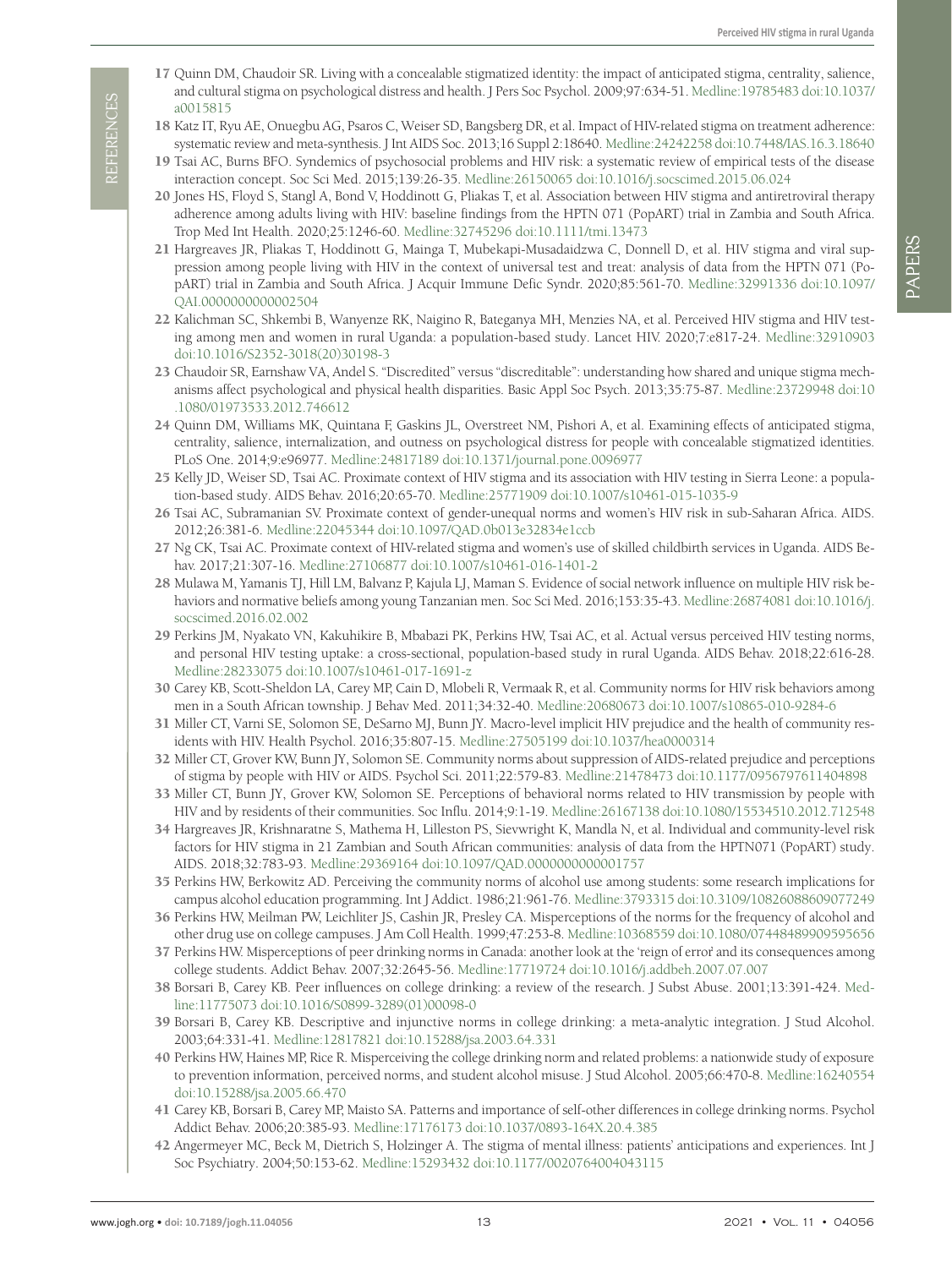**REFERENCES** REFERENCES

- 
- PAPERS
- <span id="page-13-0"></span>43 Thornicroft G, Brohan E, Rose D, Sartorius N, Leese M, Group IS. Global pattern of experienced and anticipated discrimination against people with schizophrenia: a cross-sectional survey. Lancet. 2009;373:408-15. [Medline:19162314](https://www.ncbi.nlm.nih.gov/entrez/query.fcgi?cmd=Retrieve&db=PubMed&list_uids=19162314&dopt=Abstract) [doi:10.1016/](https://doi.org/10.1016/S0140-6736(08)61817-6) [S0140-6736\(08\)61817-6](https://doi.org/10.1016/S0140-6736(08)61817-6)
- <span id="page-13-1"></span>44 Link BG, Cullen FT, Struening E, Shrout PE. A modified labeling theory approach to mental disorders: an empirical assessment. Am Sociol Rev. 1989;54:400-23. [doi:10.2307/2095613](https://doi.org/10.2307/2095613)
- <span id="page-13-2"></span>45 Strauss RP, Sengupta S, Quinn SC, Goeppinger J, Spaulding C, Kegeles SM, et al. The role of community advisory boards: involving communities in the informed consent process. Am J Public Health. 2001;91:1938-43. [Medline:11726369](https://www.ncbi.nlm.nih.gov/entrez/query.fcgi?cmd=Retrieve&db=PubMed&list_uids=11726369&dopt=Abstract) [doi:10.2105/](https://doi.org/10.2105/AJPH.91.12.1938) [AJPH.91.12.1938](https://doi.org/10.2105/AJPH.91.12.1938)
- 46 Morin SF, Morfit S, Maiorana A, Aramrattana A, Goicochea P, Mutsambi JM, et al. Building community partnerships: case studies of Community Advisory Boards at research sites in Peru, Zimbabwe, and Thailand. Clin Trials. 2008;5:147-56. [Med](https://www.ncbi.nlm.nih.gov/entrez/query.fcgi?cmd=Retrieve&db=PubMed&list_uids=18375653&dopt=Abstract)[line:18375653](https://www.ncbi.nlm.nih.gov/entrez/query.fcgi?cmd=Retrieve&db=PubMed&list_uids=18375653&dopt=Abstract) [doi:10.1177/1740774508090211](https://doi.org/10.1177/1740774508090211)
- <span id="page-13-3"></span>47 Newman SD, Andrews JO, Magwood GS, Jenkins C, Cox MJ, Williamson DC. Community advisory boards in community-based participatory research: a synthesis of best processes. Prev Chronic Dis. 2011;8:A70. [Medline:21477510](https://www.ncbi.nlm.nih.gov/entrez/query.fcgi?cmd=Retrieve&db=PubMed&list_uids=21477510&dopt=Abstract)
- <span id="page-13-4"></span>48 Kakuhikire B, Satinsky EN, Baguma C, Rasmussen JD, Perkins JM, Gumisiriza P, et al. Correlates of attendance at community engagement meetings held in advance of bio-behavioral research studies: A longitudinal, sociocentric social network study in rural Uganda. PLoS Med. 2021;18:e1003705. [Medline:34270581](https://www.ncbi.nlm.nih.gov/entrez/query.fcgi?cmd=Retrieve&db=PubMed&list_uids=34270581&dopt=Abstract) [doi:10.1371/journal.pmed.1003705](https://doi.org/10.1371/journal.pmed.1003705)
- <span id="page-13-5"></span>49 Uganda Bureau of Statistics. National population and housing census 2014: provisional results. Kampala: Uganda Bureau of Statistics; 2014.
- <span id="page-13-6"></span>50 Golooba-Mutebi F. Politics and local government in Uganda. In: Saito F, editor. Foundations for local governance: decentralization in comparative perspective. Heidelberg: Physica-Verlag; 2008.
- <span id="page-13-7"></span>51 Tsai AC, Bangsberg DR, Emenyonu N, Senkungu JK, Martin JN, Weiser SD. The social context of food insecurity among persons living with HIV/AIDS in rural Uganda. Soc Sci Med. 2011;73:1717-24. [Medline:22019367](https://www.ncbi.nlm.nih.gov/entrez/query.fcgi?cmd=Retrieve&db=PubMed&list_uids=22019367&dopt=Abstract) [doi:10.1016/j.socscimed.2011.09.026](https://doi.org/10.1016/j.socscimed.2011.09.026)
- 52 Tsai AC, Kakuhikire B, Mushavi R, Vořechovská D, Perkins JM, McDonough AQ, et al. Population-based study of intra-household gender differences in water insecurity: reliability and validity of a survey instrument for use in rural Uganda. J Water Health. 2016;14:280-92. [Medline:27105413](https://www.ncbi.nlm.nih.gov/entrez/query.fcgi?cmd=Retrieve&db=PubMed&list_uids=27105413&dopt=Abstract) [doi:10.2166/wh.2015.165](https://doi.org/10.2166/wh.2015.165)
- <span id="page-13-8"></span>53 Mushavi RC, Burns BFO, Kakuhikire B, Owembabazi M, Vorechovska D, McDonough AQ, et al. "When you have no water, it means you have no peace": A mixed-methods, whole-population study of water insecurity and depression in rural Uganda. Soc Sci Med. 2020;245:112561. [Medline:31790879](https://www.ncbi.nlm.nih.gov/entrez/query.fcgi?cmd=Retrieve&db=PubMed&list_uids=31790879&dopt=Abstract) [doi:10.1016/j.socscimed.2019.112561](https://doi.org/10.1016/j.socscimed.2019.112561)
- <span id="page-13-9"></span>54 Pryor JB, Reeder GD, Vinacco R, Kott TL. The instrumental and symbolic functions of attitudes towards persons with AIDS. J Appl Soc Psychol. 1989;19:377-404. [doi:10.1111/j.1559-1816.1989.tb00062.x](https://doi.org/10.1111/j.1559-1816.1989.tb00062.x)
- <span id="page-13-10"></span>55 Kelly JA, St Lawrence JS, Smith S Jr, Hood HV, Cook DJ. Stigmatization of AIDS patients by physicians. Am J Public Health. 1987;77:789-91. [Medline:3592030](https://www.ncbi.nlm.nih.gov/entrez/query.fcgi?cmd=Retrieve&db=PubMed&list_uids=3592030&dopt=Abstract) [doi:10.2105/AJPH.77.7.789](https://doi.org/10.2105/AJPH.77.7.789)

<span id="page-13-11"></span>56 Rozin P, Markwith M, Nemeroff C. Magical contagion beliefs and fear of AIDS. J Appl Soc Psychol. 1992;22:1081-92. [doi:10.1111/j.1559-1816.1992.tb00943.x](https://doi.org/10.1111/j.1559-1816.1992.tb00943.x)

- <span id="page-13-12"></span>57 Link BG, Cullen FT, Frank J, Wozniak JF. The social rejection of former mental patients: understanding why labels matter. Am J Sociol. 1987;92:1461-500. [doi:10.1086/228672](https://doi.org/10.1086/228672)
- 58 Cassens BJ. Social consequences of the acquired immunodeficiency syndrome. Ann Intern Med. 1985;103:768-71. [Med](https://www.ncbi.nlm.nih.gov/entrez/query.fcgi?cmd=Retrieve&db=PubMed&list_uids=4051353&dopt=Abstract)[line:4051353](https://www.ncbi.nlm.nih.gov/entrez/query.fcgi?cmd=Retrieve&db=PubMed&list_uids=4051353&dopt=Abstract) [doi:10.7326/0003-4819-103-5-768](https://doi.org/10.7326/0003-4819-103-5-768)
- <span id="page-13-13"></span>59 Tsai AC, Bangsberg DR, Weiser SD. Harnessing poverty alleviation to reduce the stigma of HIV in sub-Saharan Africa. PLoS Med. 2013;10:e1001557. [Medline:24319400](https://www.ncbi.nlm.nih.gov/entrez/query.fcgi?cmd=Retrieve&db=PubMed&list_uids=24319400&dopt=Abstract) [doi:10.1371/journal.pmed.1001557](https://doi.org/10.1371/journal.pmed.1001557)
- 60 Kakuhikire B, Suquillo D, Atuhumuza E, Mushavi R, Perkins JM, Venkataramani AS, et al. A livelihood intervention to improve economic and psychosocial wellbeing in rural Uganda: Longitudinal pilot study. SAHARA J. 2016;13:162-9. [Medline:27619011](https://www.ncbi.nlm.nih.gov/entrez/query.fcgi?cmd=Retrieve&db=PubMed&list_uids=27619011&dopt=Abstract) [doi:10.1080/17290376.2016.1230072](https://doi.org/10.1080/17290376.2016.1230072)
- <span id="page-13-14"></span>61 Tsai AC, Hatcher AM, Bukusi EA, Weke E, Lemus Hufstedler L, Dworkin SL, et al. A livelihood intervention to reduce the stigma of HIV in rural Kenya: longitudinal qualitative study. AIDS Behav. 2017;21:248-60. [Medline:26767535](https://www.ncbi.nlm.nih.gov/entrez/query.fcgi?cmd=Retrieve&db=PubMed&list_uids=26767535&dopt=Abstract) [doi:10.1007/](https://doi.org/10.1007/s10461-015-1285-6) [s10461-015-1285-6](https://doi.org/10.1007/s10461-015-1285-6)
- <span id="page-13-15"></span>62 Gilmore N, Somerville MA. Stigmatization, scapegoating and discrimination in sexually transmitted diseases: overcoming 'them' and 'us'. Soc Sci Med. 1994;39:1339-58. [Medline:7801170](https://www.ncbi.nlm.nih.gov/entrez/query.fcgi?cmd=Retrieve&db=PubMed&list_uids=7801170&dopt=Abstract) [doi:10.1016/0277-9536\(94\)90365-4](https://doi.org/10.1016/0277-9536(94)90365-4)
- <span id="page-13-16"></span>63 Scambler G, Hopkins A. Being epileptic: coming to terms with stigma. Sociol Health Illn. 1986;8:26-43. [doi:10.1111/1467-](https://doi.org/10.1111/1467-9566.ep11346455) [9566.ep11346455](https://doi.org/10.1111/1467-9566.ep11346455)
- 64 Corrigan PW, Watson AC. The paradox of self-stigma and mental illness. Clin Psychol Sci Pract. 2002;9:35-53. [doi:10.1093/](https://doi.org/10.1093/clipsy.9.1.35) [clipsy.9.1.35](https://doi.org/10.1093/clipsy.9.1.35)
- <span id="page-13-17"></span>65 Sayles JN, Hays RD, Sarkisian CA, Mahajan AP, Spritzer KL, Cunningham WE. Development and psychometric assessment of a multidimensional measure of internalized HIV stigma in a sample of HIV-positive adults. AIDS Behav. 2008;12:748-58. [Medline:18389363](https://www.ncbi.nlm.nih.gov/entrez/query.fcgi?cmd=Retrieve&db=PubMed&list_uids=18389363&dopt=Abstract) [doi:10.1007/s10461-008-9375-3](https://doi.org/10.1007/s10461-008-9375-3)
- <span id="page-13-20"></span>66 Genberg BL, Kawichai S, Chingono A, Sendah M, Chariyalertsak S, Konda KA, et al. Assessing HIV/AIDS stigma and discrimination in developing countries. AIDS Behav. 2008;12:772-80. [Medline:18080830](https://www.ncbi.nlm.nih.gov/entrez/query.fcgi?cmd=Retrieve&db=PubMed&list_uids=18080830&dopt=Abstract) [doi:10.1007/s10461-007-9340-6](https://doi.org/10.1007/s10461-007-9340-6)
- <span id="page-13-18"></span>67 Visser MJ, Kershaw T, Makin JD, Forsyth BW. Development of parallel scales to measure HIV-related stigma. AIDS Behav. 2008;12:759-71. [Medline:18266101](https://www.ncbi.nlm.nih.gov/entrez/query.fcgi?cmd=Retrieve&db=PubMed&list_uids=18266101&dopt=Abstract) [doi:10.1007/s10461-008-9363-7](https://doi.org/10.1007/s10461-008-9363-7)
- <span id="page-13-21"></span>68 Steward WT, Herek GM, Ramakrishna J, Bharat S, Chandy S, Wrubel J, et al. HIV-related stigma: adapting a theoretical framework for use in India. Soc Sci Med. 2008;67:1225-35. [Medline:18599171](https://www.ncbi.nlm.nih.gov/entrez/query.fcgi?cmd=Retrieve&db=PubMed&list_uids=18599171&dopt=Abstract) [doi:10.1016/j.socscimed.2008.05.032](https://doi.org/10.1016/j.socscimed.2008.05.032)
- <span id="page-13-19"></span>69 Stangl AL, Lilleston P, Mathema H, Pliakas T, Krishnaratne S, Sievwright K, et al. Development of parallel measures to assess HIV stigma and discrimination among people living with HIV, community members and health workers in the HPTN 071 (PopART) trial in Zambia and South Africa. J Int AIDS Soc. 2019;22:e25421. [Medline:31840400](https://www.ncbi.nlm.nih.gov/entrez/query.fcgi?cmd=Retrieve&db=PubMed&list_uids=31840400&dopt=Abstract) [doi:10.1002/jia2.25421](https://doi.org/10.1002/jia2.25421)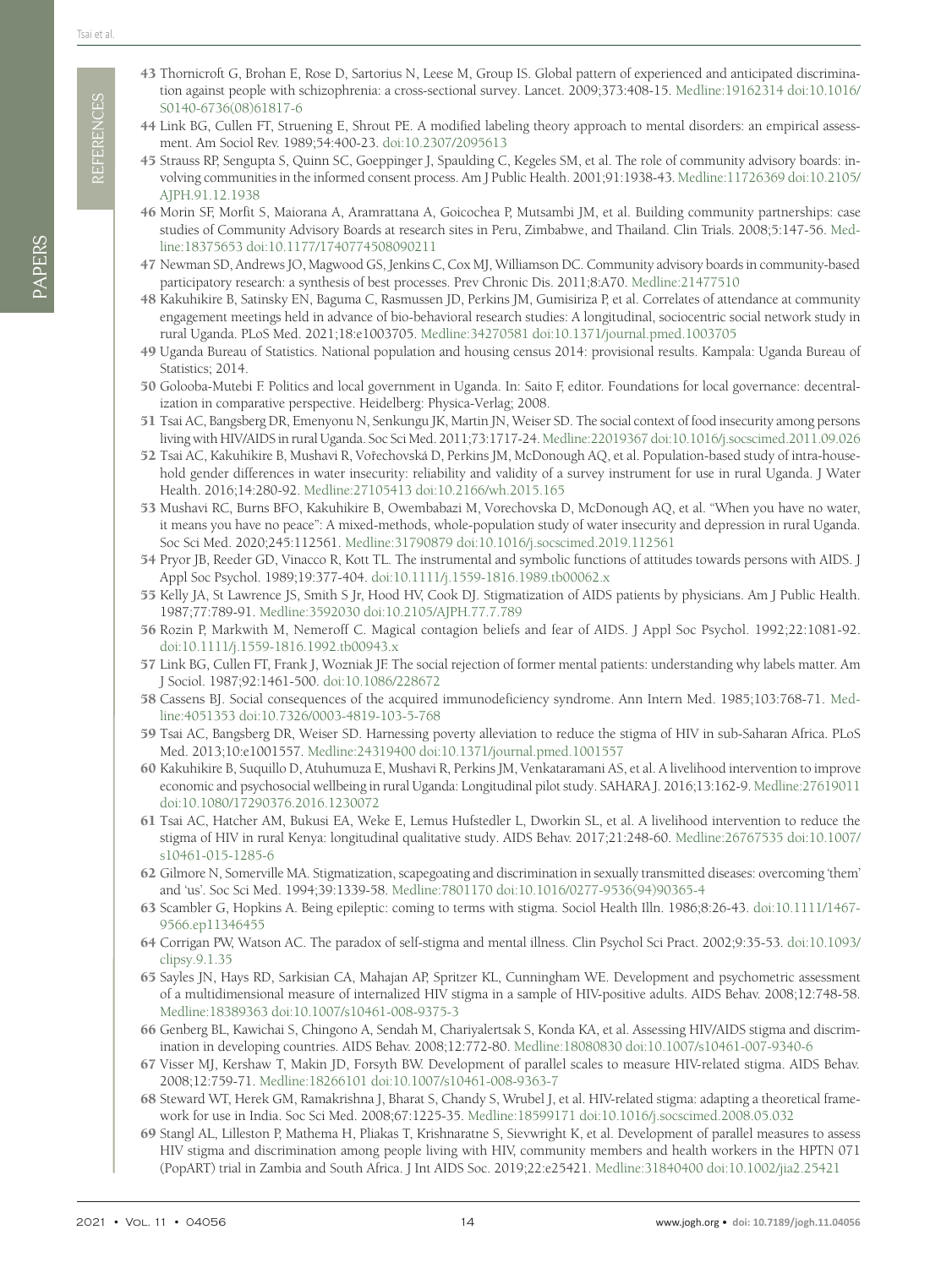- <span id="page-14-0"></span>70 Cialdini RB, Reno RR, Kallgren CA. A focus theory of normative conduct: recycling the concept of norms to reduce littering in public places. J Pers Soc Psychol. 1990;58:1015-26. [doi:10.1037/0022-3514.58.6.1015](https://doi.org/10.1037/0022-3514.58.6.1015)
- <span id="page-14-1"></span>71 Takada S, Nyakato V, Nishi A, O'Malley AJ, Kakuhikire B, Perkins JM, et al. The social network context of HIV stigma: Population-based, sociocentric network study in rural Uganda. Soc Sci Med. 2019;233:229-36. [Medline:31229909](https://www.ncbi.nlm.nih.gov/entrez/query.fcgi?cmd=Retrieve&db=PubMed&list_uids=31229909&dopt=Abstract) [doi:10.1016/j.](https://doi.org/10.1016/j.socscimed.2019.05.012) [socscimed.2019.05.012](https://doi.org/10.1016/j.socscimed.2019.05.012)
- <span id="page-14-2"></span>72 Chan BT, Tsai AC, Siedner MJ. HIV treatment scale-up and HIV-related stigma in sub-Saharan Africa: a longitudinal cross-country analysis. Am J Public Health. 2015;105:1581-7. [Medline:26066939](https://www.ncbi.nlm.nih.gov/entrez/query.fcgi?cmd=Retrieve&db=PubMed&list_uids=26066939&dopt=Abstract) [doi:10.2105/AJPH.2015.302716](https://doi.org/10.2105/AJPH.2015.302716)
- <span id="page-14-3"></span>73 Perkins JM, Perkins HW, Jurinsky J, Craig DW. Adolescent tobacco use and misperceptions of social norms across schools in the United States. J Stud Alcohol Drugs. 2019;80:659-68. [Medline:31790356](https://www.ncbi.nlm.nih.gov/entrez/query.fcgi?cmd=Retrieve&db=PubMed&list_uids=31790356&dopt=Abstract) [doi:10.15288/jsad.2019.80.659](https://doi.org/10.15288/jsad.2019.80.659)
- <span id="page-14-4"></span>74 Perkins JM, Kakuhikire B, Baguma C, Jurinsky J, Rasmussen JD, Satinsky EN, et al. Overestimation of alcohol consumption norms as a driver of alcohol consumption: a whole-population network study of men across eight villages in rural, southwestern Uganda. Addiction. 2021;2021:22. [doi:10.1111/add.15615](https://doi.org/10.1111/add.15615). Online ahead of print. [Medline:34159646](https://www.ncbi.nlm.nih.gov/entrez/query.fcgi?cmd=Retrieve&db=PubMed&list_uids=34159646&dopt=Abstract)
- <span id="page-14-5"></span>75 van den Boom W, Stolte IG, Roggen A, Sandfort T, Prins M, Davidovich U. Is anyone around me using condoms? Site-specific condom-use norms and their potential impact on condomless sex across various gay venues and websites in the Netherlands. Health Psychol. 2015;34:857-64. [Medline:25938795](https://www.ncbi.nlm.nih.gov/entrez/query.fcgi?cmd=Retrieve&db=PubMed&list_uids=25938795&dopt=Abstract) [doi:10.1037/hea0000230](https://doi.org/10.1037/hea0000230)
- <span id="page-14-6"></span>76 Hernán MA, Alonso A, Logan R, Grodstein F, Michels KB, Willett WC, et al. Observational studies analyzed like randomized experiments: an application to postmenopausal hormone therapy and coronary heart disease. Epidemiology. 2008;19:766-79. [Medline:18854702](https://www.ncbi.nlm.nih.gov/entrez/query.fcgi?cmd=Retrieve&db=PubMed&list_uids=18854702&dopt=Abstract) [doi:10.1097/EDE.0b013e3181875e61](https://doi.org/10.1097/EDE.0b013e3181875e61)
- <span id="page-14-7"></span>77 Mulawa M, Yamanis TJ, Balvanz P, Kajula LJ, Maman S. Comparing perceptions with actual reports of close friend's HIV testing behavior among urban Tanzanian men. AIDS Behav. 2016;20:2014-22. [Medline:26880322](https://www.ncbi.nlm.nih.gov/entrez/query.fcgi?cmd=Retrieve&db=PubMed&list_uids=26880322&dopt=Abstract) [doi:10.1007/s10461-016-1335-8](https://doi.org/10.1007/s10461-016-1335-8)
- <span id="page-14-8"></span>78 Perkins JM, Perkins HW, Craig DW. Norms and attitudes about being an active bystander: support for telling adults about seeing knives or guns at school among greater London youth. J Youth Adolesc. 2020;49:849-68. [Medline:31768740](https://www.ncbi.nlm.nih.gov/entrez/query.fcgi?cmd=Retrieve&db=PubMed&list_uids=31768740&dopt=Abstract) [doi:10.1007/](https://doi.org/10.1007/s10964-019-01127-7) [s10964-019-01127-7](https://doi.org/10.1007/s10964-019-01127-7)
- <span id="page-14-9"></span>79 Barnett LA, Far JM, Mauss AL, Miller JA. Changing perceptions of peer norms as a drinking reduction program for college students. J Alcohol Drug Educ. 1996;41:39-62.
- 80 Haines M, Spear SF. Changing the perception of the norm: a strategy to decrease binge drinking among college students. J Am Coll Health. 1996;45:134-40. [Medline:8952206](https://www.ncbi.nlm.nih.gov/entrez/query.fcgi?cmd=Retrieve&db=PubMed&list_uids=8952206&dopt=Abstract) [doi:10.1080/07448481.1996.9936873](https://doi.org/10.1080/07448481.1996.9936873)
- <span id="page-14-10"></span>81 Reid AE, Aiken LS. Correcting injunctive norm misperceptions motivates behavior change: a randomized controlled sun protection intervention. Health Psychol. 2013;32:551-60. [Medline:23646838](https://www.ncbi.nlm.nih.gov/entrez/query.fcgi?cmd=Retrieve&db=PubMed&list_uids=23646838&dopt=Abstract) [doi:10.1037/a0028140](https://doi.org/10.1037/a0028140)
- <span id="page-14-11"></span>82 Sacarny A, Barnett ML, Le J, Tetkoski F, Yokum D, Agrawal S. Effect of peer comparison letters for high-volume primary care prescribers of quetiapine in older and disabled adults: a randomized clinical trial. JAMA Psychiatry. 2018;75:1003-11. [Med](https://www.ncbi.nlm.nih.gov/entrez/query.fcgi?cmd=Retrieve&db=PubMed&list_uids=30073273&dopt=Abstract)[line:30073273](https://www.ncbi.nlm.nih.gov/entrez/query.fcgi?cmd=Retrieve&db=PubMed&list_uids=30073273&dopt=Abstract) [doi:10.1001/jamapsychiatry.2018.1867](https://doi.org/10.1001/jamapsychiatry.2018.1867)
- <span id="page-14-12"></span>83 Joint United Nations Programme on HIV/AIDS. Core indicators for national AIDS programmes. Guidance and specifications for additional recommended indicators. Geneva: Joint United Nations Programme on HIV/AIDS; 2008. Available: [https://apps.](https://apps.who.int/iris/handle/10665/43925) [who.int/iris/handle/10665/43925](https://apps.who.int/iris/handle/10665/43925). Accessed: 26 July 2021.
- <span id="page-14-13"></span>84 Kalichman SC, Simbayi LC, Jooste S, Toefy Y, Cain D, Cherry C, et al. Development of a brief scale to measure AIDS-related stigma in South Africa. AIDS Behav. 2005;9:135-43. [Medline:15933833](https://www.ncbi.nlm.nih.gov/entrez/query.fcgi?cmd=Retrieve&db=PubMed&list_uids=15933833&dopt=Abstract) [doi:10.1007/s10461-005-3895-x](https://doi.org/10.1007/s10461-005-3895-x)
- <span id="page-14-14"></span>85 Maughan-Brown BG. Attitudes towards people with HIV/AIDS: stigma and its determinants amongst young adults in Cape Town, South Africa. S Afr Rev Sociol. 2006;37:165-88. [doi:10.1080/21528586.2006.10419153](https://doi.org/10.1080/21528586.2006.10419153)
- <span id="page-14-25"></span>86 Tsai AC. Socioeconomic gradients in internalized stigma among 4,314 persons with HIV in sub-Saharan Africa. AIDS Behav. 2015;19:270-82. [Medline:25572833](https://www.ncbi.nlm.nih.gov/entrez/query.fcgi?cmd=Retrieve&db=PubMed&list_uids=25572833&dopt=Abstract) [doi:10.1007/s10461-014-0993-7](https://doi.org/10.1007/s10461-014-0993-7)
- <span id="page-14-15"></span>87 Filmer D, Pritchett LH. Estimating wealth effects without expenditure data–or tears: an application to educational enrollments in states of India. Demography. 2001;38:115-32. [Medline:11227840](https://www.ncbi.nlm.nih.gov/entrez/query.fcgi?cmd=Retrieve&db=PubMed&list_uids=11227840&dopt=Abstract)
- <span id="page-14-16"></span>88 Smith ML, Kakuhikire B, Baguma C, Rasmussen JD, Bangsberg DR, Tsai AC. Do household asset wealth measurements depend on who is surveyed? Asset reporting concordance within multi-adult households in rural Uganda. J Glob Health. 2020;10:010412. [Medline:32373331](https://www.ncbi.nlm.nih.gov/entrez/query.fcgi?cmd=Retrieve&db=PubMed&list_uids=32373331&dopt=Abstract)
- <span id="page-14-17"></span>89 National Statistical Office and ICF Macro. Malawi Demographic and Health Survey 2010. Calverton: ICF Macro; 2011.
- <span id="page-14-18"></span>90 Guttman L. Some necessary conditions for common-factor analysis. Psychometrika. 1954;19:149-61. [doi:10.1007/BF02289162](https://doi.org/10.1007/BF02289162)
- <span id="page-14-19"></span>91 Kaiser HF. The application of electronic computers to factor analysis. Educ Psychol Meas. 1960;20:141-51. [doi:10.1177/001316446002000116](https://doi.org/10.1177/001316446002000116)
- <span id="page-14-20"></span>92 Cattell RB. The scree test for the number of factors. Multivariate Behav Res. 1966;1:245-76. [Medline:26828106](https://www.ncbi.nlm.nih.gov/entrez/query.fcgi?cmd=Retrieve&db=PubMed&list_uids=26828106&dopt=Abstract) [doi:10.1207/](https://doi.org/10.1207/s15327906mbr0102_10) [s15327906mbr0102\\_10](https://doi.org/10.1207/s15327906mbr0102_10)
- <span id="page-14-21"></span>93 Floyd FJ, Widaman KF. Factor analysis in the development and refinement of clinical assessment instruments. Psychol Assess. 1995;7:286-99. [doi:10.1037/1040-3590.7.3.286](https://doi.org/10.1037/1040-3590.7.3.286)
- <span id="page-14-22"></span>94 Kling JR. Methodological frontiers of public finance field experiments. Natl Tax J. 2007;60:109-27. [doi:10.17310/ntj.2007.1.06](https://doi.org/10.17310/ntj.2007.1.06)
- <span id="page-14-24"></span>95 Imai K, Keele L, Tingley D. A general approach to causal mediation analysis. Psychol Methods. 2010;15:309-34. [Med](https://www.ncbi.nlm.nih.gov/entrez/query.fcgi?cmd=Retrieve&db=PubMed&list_uids=20954780&dopt=Abstract)[line:20954780](https://www.ncbi.nlm.nih.gov/entrez/query.fcgi?cmd=Retrieve&db=PubMed&list_uids=20954780&dopt=Abstract) [doi:10.1037/a0020761](https://doi.org/10.1037/a0020761)
- <span id="page-14-23"></span>96 Imai K, Keele L, Yamamoto T. Identification, inference, and sensitivity analysis for causal mediation effects. Stat Sci. 2010;25:51- 71. [doi:10.1214/10-STS321](https://doi.org/10.1214/10-STS321)
- <span id="page-14-26"></span>97 Tsai AC, Venkataramani AS. The causal effect of education on HIV stigma in Uganda: evidence from a natural experiment. Soc Sci Med. 2015;142:37-46. [Medline:26282707](https://www.ncbi.nlm.nih.gov/entrez/query.fcgi?cmd=Retrieve&db=PubMed&list_uids=26282707&dopt=Abstract) [doi:10.1016/j.socscimed.2015.08.009](https://doi.org/10.1016/j.socscimed.2015.08.009)
- <span id="page-14-27"></span>98 Williams RL. A note on robust variance estimation for cluster-correlated data. Biometrics. 2000;56:645-6. [Medline:10877330](https://www.ncbi.nlm.nih.gov/entrez/query.fcgi?cmd=Retrieve&db=PubMed&list_uids=10877330&dopt=Abstract) [doi:10.1111/j.0006-341X.2000.00645.x](https://doi.org/10.1111/j.0006-341X.2000.00645.x)